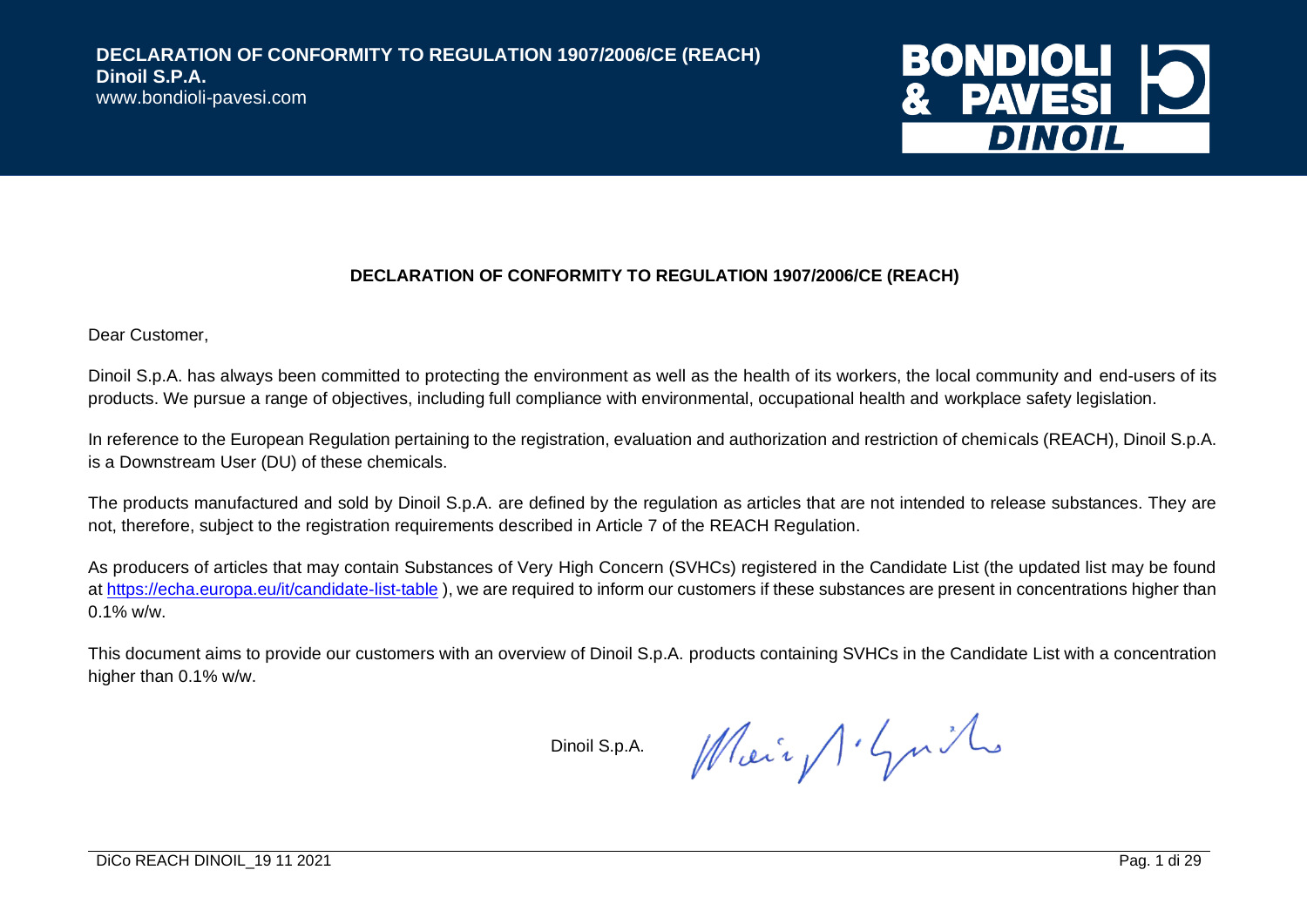www.bondioli-pavesi.com

# BONDIOLI 10<br>& PAVESI 10

| <b>COMPLETE PRODUCTS</b>                                |                               |                                      |             |               |
|---------------------------------------------------------|-------------------------------|--------------------------------------|-------------|---------------|
| <b>Article name</b>                                     | Item number                   | <b>SCIP number</b>                   | <b>SVHC</b> |               |
| Complete product - bywire valves -<br><b>BW05</b>       | DO6D04############            | aae5f862-4513-4a85-bbd9-e88a0ad15d87 | Lead        | CAS 7439-92-1 |
| Complete product - bywire valves -<br><b>BW14</b>       | $DO6D1X\#4\#4\#4\#4\#4\#4\#4$ | f28dd80a-bc4c-451d-be21-77c738822f45 | Lead        | CAS 7439-92-1 |
| Complete product - bywire valves -<br><b>BW05</b>       | DO6D40############            | 7a2ef8fa-8e18-4061-bbb4-33f1dd711318 | Lead        | CAS 7439-92-1 |
| Complete product - bywire valves -<br><b>BW05</b>       | DO6D5T############            | 9b5719ac-b4b8-46ed-9c20-f825fdb08354 | Lead        | CAS 7439-92-1 |
| Complete product - bywire valves -<br>BW05              | DO6D5X############            | 95205890-a9d6-4253-977a-23c78514cf5f | Lead        | CAS 7439-92-1 |
| Complete product - bywire valves -<br><b>BW05</b>       | DO6D44############            | 605c3f28-33d1-431d-a372-208e6b1c6546 | Lead        | CAS 7439-92-1 |
| Complete product - bywire valves -<br><b>BW10</b>       | DO6D09############            | 08d9c520-2c94-4f10-b8a0-99608c74a6a2 | Lead        | CAS 7439-92-1 |
| Complete product - bywire valves -<br><b>BW16</b>       | DO6D95############            | 998068b8-9a29-442d-9fe6-3ed866547342 | Lead        | CAS 7439-92-1 |
| Complete product - bywire valves -<br><b>PRESSPAPER</b> | DO6D9E############            | 97bcf2ee-e4cf-4e03-82cd-c9419b09f7aa | Lead        | CAS 7439-92-1 |
| Complete product - bywire valves -<br><b>FAN DRIVE</b>  | DO6DF2############            | 27d0691e-5f5e-453c-a62e-2ae526f9b2f0 | Lead        | CAS 7439-92-1 |
| Complete product - bywire valves -<br>mixed BW          | DO6D10############            | b7de6fe4-e9f1-4460-bacb-9c4b84e0317b | Lead        | CAS 7439-92-1 |
| Complete product - bywire valves -<br>mixed BW          | DO6D45############            | 9d5e54ad-f69a-44f1-b6e5-2c1fdb1dd901 | Lead        | CAS 7439-92-1 |
| Complete product - bywire valves -<br>mixed BW          | DO6D5E############            | 52e65de6-5c9c-48da-8c5e-8728c9d72a81 | Lead        | CAS 7439-92-1 |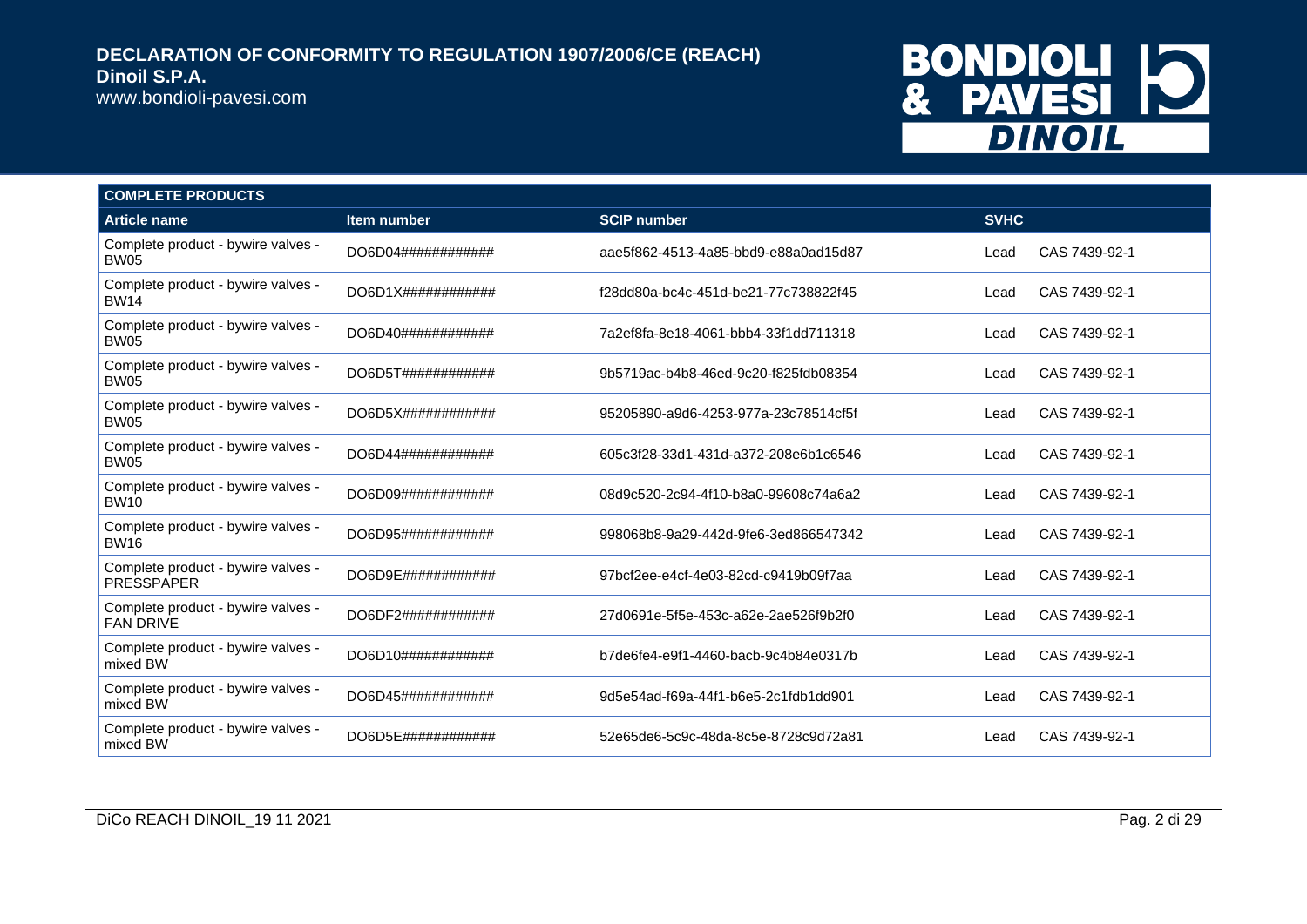www.bondioli-pavesi.com

# BONDIOLI 10<br>& PAVESI 10

| Complete product - bywire valves -<br>mixed BW     | DO6D5P############  | 41988cec-e28b-40e7-8501-d57502ee8878 | Lead | CAS 7439-92-1 |
|----------------------------------------------------|---------------------|--------------------------------------|------|---------------|
| Complete product - bywire valves -<br>mixed BW     | DO6D9P############# | 3203d1d9-05d4-4921-a206-166c1c82c786 | Lead | CAS 7439-92-1 |
| Complete product - bywire valves -<br>special      | DO6DE5############  | 531f1ad4-b9c8-4b86-acd2-903cf57ad27e | Lead | CAS 7439-92-1 |
| Complete product - bywire valves -<br>mixed BW     | DO6D94############  | d7c242f9-3a03-4394-b854-149c6ae38e82 | Lead | CAS 7439-92-1 |
| Complete product - bywire valves -<br>mixed BW     | DO6D49############  | 0c73f0fb-8e95-4955-90d2-c0aeaa1b1c64 | Lead | CAS 7439-92-1 |
| Complete product -<br>conventional Valves - DNC65  | DO6D65############  | 253d2f85-d136-4464-a1d3-14786091ff03 | Lead | CAS 7439-92-1 |
| Complete product -<br>conventional Valves - ML     | DO6DE#############  | c64bd755-d141-44c2-8024-fd523df5a509 | Lead | CAS 7439-92-1 |
| Complete product -<br>conventional Valves - DNC75  | DO6D75############  | d1448221-2ada-44cd-82d2-6be63cb85b95 | Lead | CAS 7439-92-1 |
| Complete product -<br>conventional Valves - DNC160 | DO6D97############  | a6641dfd-9866-429f-8be1-539859335de0 | Lead | CAS 7439-92-1 |
| Complete product -<br>conventional Valves - LSC90  | DO6D9L############# | 7febb366-ec22-4307-b5ee-4ce9446c4618 | Lead | CAS 7439-92-1 |
| Complete product -<br>conventional Valves - MDT    | DO6DC#############  | b0bc2e8f-b86c-4a5d-b25e-b64ed5921620 | Lead | CAS 7439-92-1 |
| Complete product -<br>conventional Valves - DNC35  | DO6D35############  | 6880b51a-7fc8-43fd-a4b3-a7cedc0ee8f0 | Lead | CAS 7439-92-1 |
| Complete product -<br>conventional Valves - DN85   | DO6DR#############  | 13162c48-e1f4-4893-8543-6efe06e81850 | Lead | CAS 7439-92-1 |
| Complete product -<br>conventional Valves - LSM85  | DO6DS#############  | 76d15dc3-bc00-4343-806b-94eb37cfd0f5 | Lead | CAS 7439-92-1 |
| Complete product -<br>conventional Valves - DN     | DO6DV#############  | 30c91a4c-c2cc-47b3-9d3b-4a363fcaafb1 | Lead | CAS 7439-92-1 |

DiCo REACH DINOIL\_19 11 2021 Pag. 3 di 29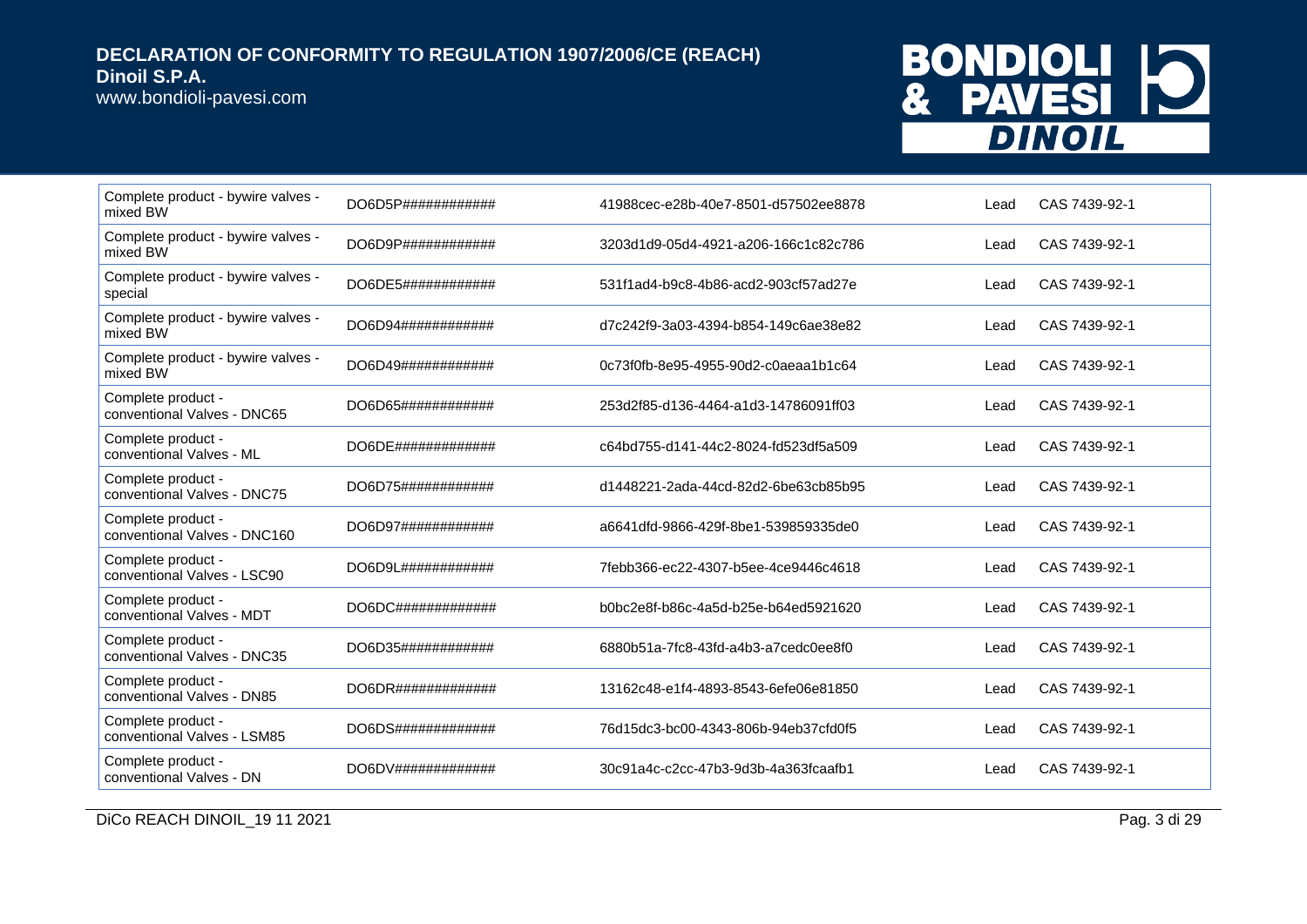www.bondioli-pavesi.com

# BONDIOLI 10<br>& PAVESI 10

| Complete product -<br>conventional Valves - flow diverter |                                   | dcc06db8-d715-4ff9-99d4-f637c0a5c776 | Lead | CAS 7439-92-1 |
|-----------------------------------------------------------|-----------------------------------|--------------------------------------|------|---------------|
| Complete product -<br>conventional Valves - DN90FC        | DO6DG##############               | 2a2dbe64-b863-46d7-9c77-bf423088e5d7 | Lead | CAS 7439-92-1 |
| Complete product -<br>conventional Valves - DNS           | DO6DJ#############                | 6b2c9d84-da51-471f-a019-f93c2064667c | Lead | CAS 7439-92-1 |
| Complete product -<br>conventional Valves - DN            | DO6D X# # # # # # # # # # # # # # | 3b1a4bdb-978a-45ae-a93a-181272bf8461 | Lead | CAS 7439-92-1 |
| Complete product -<br>conventional Valves - DN90FC        | DO6DL#############                | 59a9c61f-e68a-49c8-9054-77967f7ea856 | Lead | CAS 7439-92-1 |
| Complete product -<br>conventional Valves - DL            | DO6DM# # # # # # # # # # # # # #  | 9e67591f-bb35-48d2-b4db-fe44730452f5 | Lead | CAS 7439-92-1 |
| Complete product -<br>conventional Valves - DN46          | DO6DZ## # # # # # # # # # # # #   | 4ce7df98-a10b-44ab-9075-1515f5e06fa7 | Lead | CAS 7439-92-1 |
| Complete product -<br>conventional Valves - DN45          | DO6DN#############                | 820edc03-fe02-4e81-9b3b-5d049a04ea18 | Lead | CAS 7439-92-1 |
| Complete product -<br>conventional Valves - DNS           | DO6DY##############               | a4697fda-2e10-417c-bd44-a1a56f47a8f4 | Lead | CAS 7439-92-1 |

| <b>SPARE PARTS</b>                              |                           |                                      |             |               |
|-------------------------------------------------|---------------------------|--------------------------------------|-------------|---------------|
| Article name                                    | Item number               | <b>SCIP number</b>                   | <b>SVHC</b> |               |
| Spare parts - sections / inlet moduls -<br>BW05 | DO6DC5T###########        | 4ea9c8df-98ca-46fb-a8f5-3389ef540f3d | Lead        | CAS 7439-92-1 |
| Spare parts - sections / inlet moduls -<br>BW05 | DO6DF5E###########        | a29d537a-0fd3-4ee2-b7ab-eb221b0d15f3 | Lead        | CAS 7439-92-1 |
| Spare parts - sections / inlet moduls -<br>BW05 | $DO6DZ5F\#44444444444444$ | 3dbc00cd-ec1b-488a-9c70-9baf59762386 | Lead        | CAS 7439-92-1 |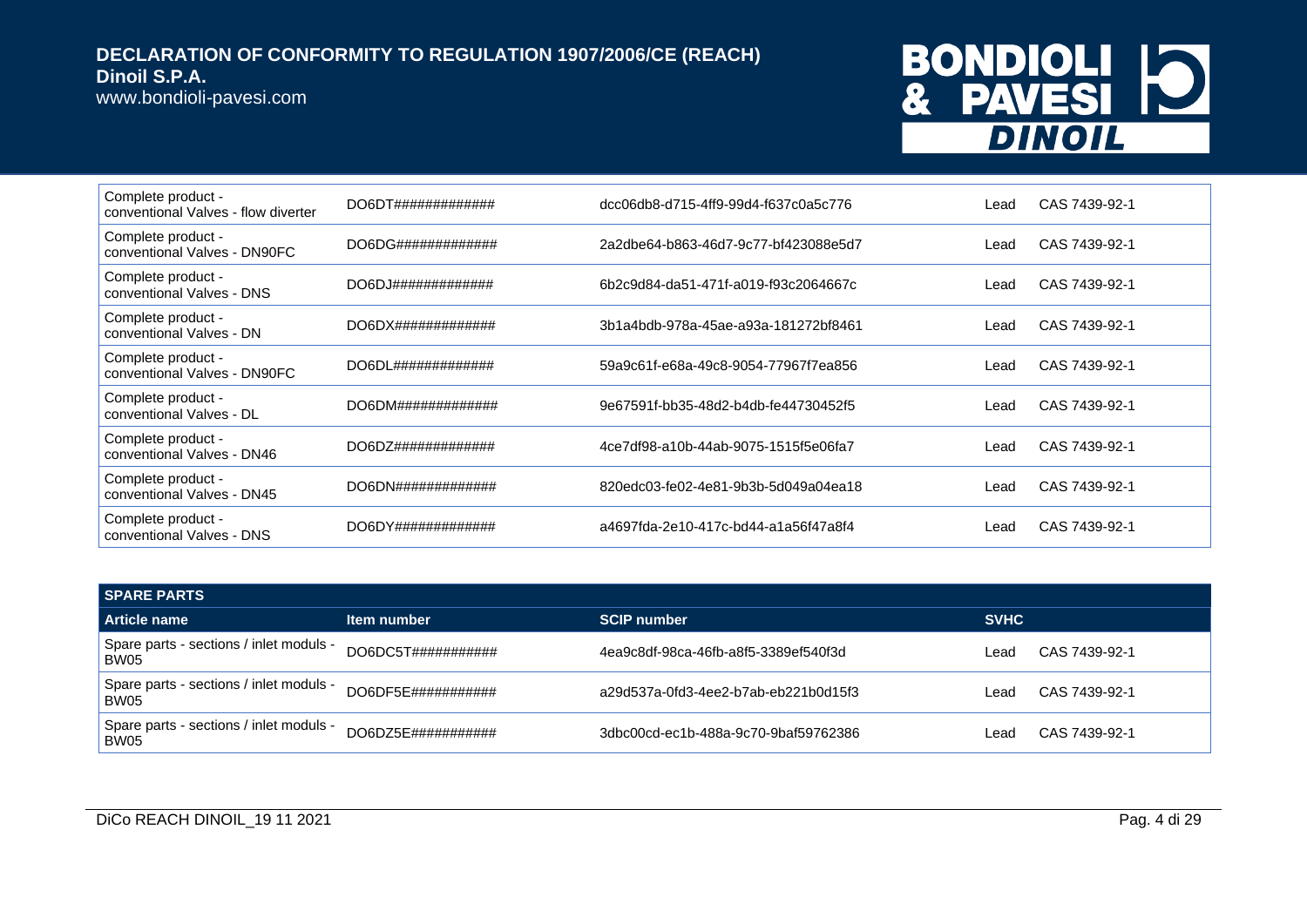www.bondioli-pavesi.com

## BONDIOLI 10 **DINOIL**

| Spare parts - sections / inlet moduls -<br><b>BW05</b> | DO6DF5T###########  | eb5c3f22-b832-4383-88f2-4f1e05869ad0 | Lead | CAS 7439-92-1 |
|--------------------------------------------------------|---------------------|--------------------------------------|------|---------------|
| Spare parts - sections / inlet moduls -<br>BW05        | DO6DC5E###########  | 4f0a9bd9-1336-47b6-aa07-284469c7d069 | Lead | CAS 7439-92-1 |
| Spare parts - sections / inlet moduls -<br><b>BW05</b> | DO6DA5P###########  | 69264bcd-14d8-4f3a-95a0-a36a955248c3 | Lead | CAS 7439-92-1 |
| Spare parts - sections / inlet moduls -<br><b>BW05</b> | DO6DC5P###########  | 9d2a3615-a8c4-482b-ab04-a0a2ec97ee41 | Lead | CAS 7439-92-1 |
| Spare parts - sections / inlet moduls -<br><b>BW05</b> | DO6DA5E###########  | 07d1a57b-f073-43c7-bdb2-6a5c1b56b7a4 | Lead | CAS 7439-92-1 |
| Spare parts - sections / inlet moduls -<br><b>BW05</b> | DO6DA5R###########  | 6d3f7090-c42e-4cfe-929f-3d28148b4974 | Lead | CAS 7439-92-1 |
| Spare parts - sections / inlet moduls -<br><b>BW05</b> | DO6DB4P###########  | 198e46b5-c178-432f-8a0b-ba5109f2e54d | Lead | CAS 7439-92-1 |
| Spare parts - sections / inlet moduls -<br><b>BW05</b> | DO6DP4P###########  | a018af63-594a-4251-b4b3-e0d8d0194c75 | Lead | CAS 7439-92-1 |
| Spare parts - sections / inlet moduls -<br><b>BW05</b> | DO6DF5G###########  | 31acdd69-fbb1-4b4b-bd29-be7f929443fb | Lead | CAS 7439-92-1 |
| Spare parts - sections / inlet moduls -<br>BW05        | DO6DE9P############ | 51fccd20-65f0-4011-b808-ed6c0260efcf | Lead | CAS 7439-92-1 |
| Spare parts - sections / inlet moduls -<br><b>BW05</b> | DO6DE5T###########  | bad30bd6-98e3-4520-96b4-8af63fa197f2 | Lead | CAS 7439-92-1 |
| Spare parts - sections / inlet moduls -<br><b>BW05</b> | DO6DE5X###########  | b79350e5-cd17-4feb-8fcc-76ed35a18348 | Lead | CAS 7439-92-1 |
| Spare parts - sections / inlet moduls -<br><b>BW05</b> | DO6DE9E###########  | 0dc2ba92-40be-4800-a0cb-4ebda427e934 | Lead | CAS 7439-92-1 |
| Spare parts - sections / inlet moduls -<br><b>BW05</b> | DO6DE9X############ | 1d35ae1a-cc79-48c7-b210-d744d2ff73b8 | Lead | CAS 7439-92-1 |
| Spare parts - sections / inlet moduls -<br><b>BW05</b> | DO6DY5R###########  | 75d06bd7-c307-402f-b8bd-6a01ab073acf | Lead | CAS 7439-92-1 |

DICo REACH DINOIL\_19 11 2021 Pag. 5 di 29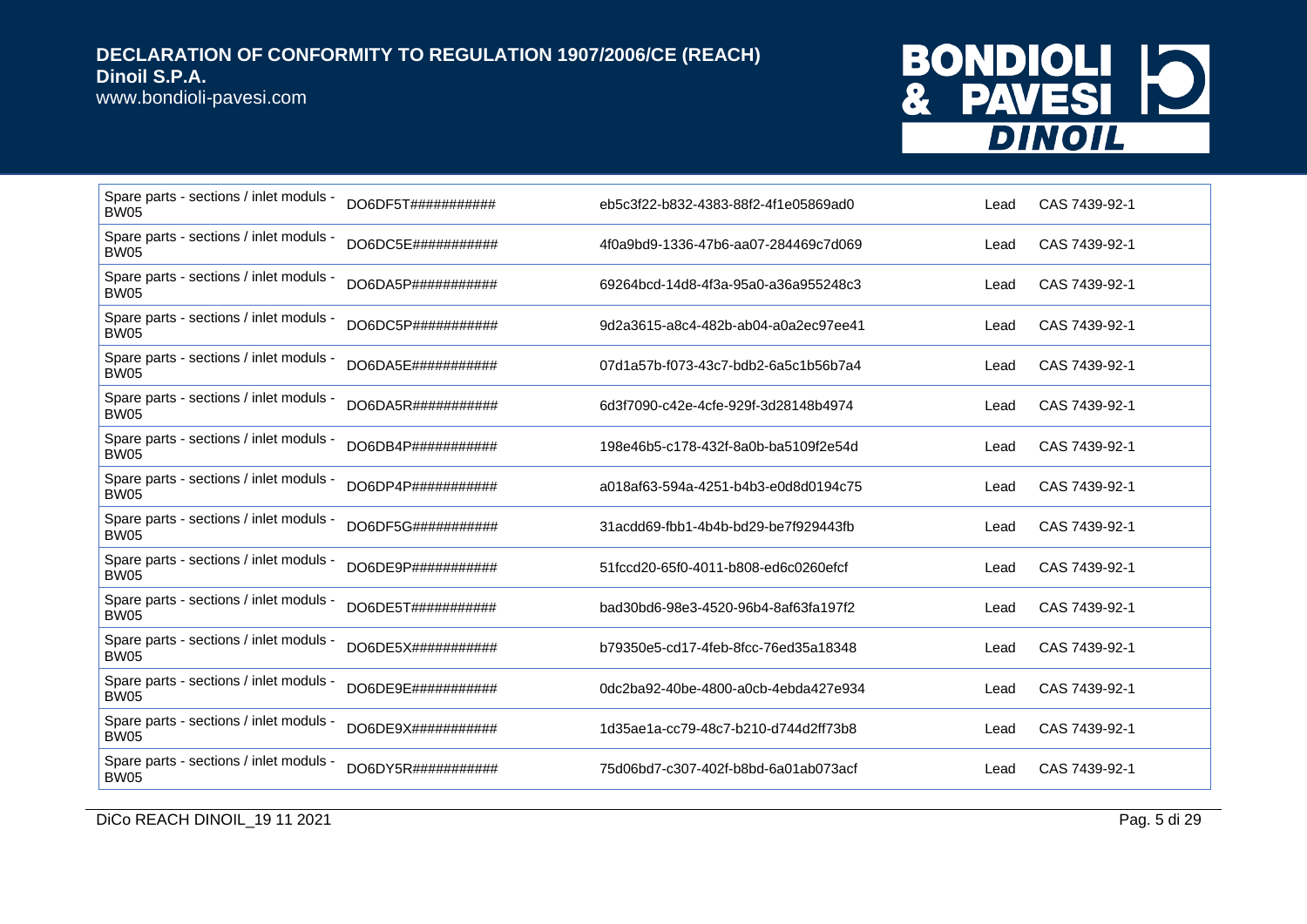www.bondioli-pavesi.com

# BONDIOLI 10<br>& PAVESI 10

| Spare parts - sections / inlet moduls -<br><b>BW05</b>   | DO6DZ5R###########  | a69cb21b-636e-4635-9034-9289b8e89819 | Lead | CAS 7439-92-1 |
|----------------------------------------------------------|---------------------|--------------------------------------|------|---------------|
| Spare parts - sections / inlet moduls -<br><b>BW05</b>   | DO6DF5P###########  | 13253d3a-1190-4c6f-98e4-745a3619a5b1 | Lead | CAS 7439-92-1 |
| Spare parts - sections / inlet moduls -<br><b>BW05</b>   | DO6DE5P###########  | 29762103-757f-429d-9f3c-c8aaaad389b3 | Lead | CAS 7439-92-1 |
| Spare parts - sections / inlet moduls -<br><b>BW05</b>   | DO6DE5R###########  | af2de606-237e-43d1-9654-7bba94892555 | Lead | CAS 7439-92-1 |
| Spare parts - sections / inlet moduls -<br><b>BW05</b>   | DO6DE5G###########  | 87f2a4c5-8599-4617-a024-1e1ba0590ebc | Lead | CAS 7439-92-1 |
| Spare parts - sections / inlet moduls -<br><b>BW05</b>   | DO6DE5T###########  | bad30bd6-98e3-4520-96b4-8af63fa197f2 | Lead | CAS 7439-92-1 |
| Spare parts - sections / inlet moduls -<br><b>BW10</b>   | DO6DZ9E###########  | 79ac6195-cff1-44f6-a36a-e8fe130d6930 | Lead | CAS 7439-92-1 |
| Spare parts - sections / inlet moduls -<br><b>BW10</b>   | DO6DB5P###########  | 2e069d43-e2e3-4d63-b861-ec218ba0587d | Lead | CAS 7439-92-1 |
| Spare parts - sections / inlet moduls -<br><b>BW10</b>   | DO6DB9P############ | 47bd8450-c757-48e2-a657-3ac92fefe091 | Lead | CAS 7439-92-1 |
| Spare parts - sections / inlet moduls -<br><b>BW10</b>   | DO6DA9E###########  | 7f32532b-a20a-40d0-a6e2-03f7da9d4dee | Lead | CAS 7439-92-1 |
| Spare parts - sections / inlet moduls -<br><b>BW10</b>   | DO6DP9P###########  | 53904ed9-bad3-4f40-bb13-b501801d8438 | Lead | CAS 7439-92-1 |
| Spare parts - sections / inlet moduls -<br>DNC65         | DO6DB50###########  | 957bce76-d5fb-42dd-b964-e374ba0508ee | Lead | CAS 7439-92-1 |
| Spare parts - sections / inlet moduls -<br>LSC90         | DO6DB9L############ | 61d3c672-a08b-41ea-9e7f-85a09cc98d36 | Lead | CAS 7439-92-1 |
| Spare parts - sections / inlet moduls -<br><b>DNC100</b> | DO6DC10############ | 89eec33d-2ad7-47e0-862f-60d3799a342c | Lead | CAS 7439-92-1 |
| Spare parts - sections / inlet moduls -<br>DNC65         | DO6DH65###########  | d2b0a46d-2eaa-4c6e-84af-1c291046b0b1 | Lead | CAS 7439-92-1 |

DICo REACH DINOIL\_19 11 2021 Pag. 6 di 29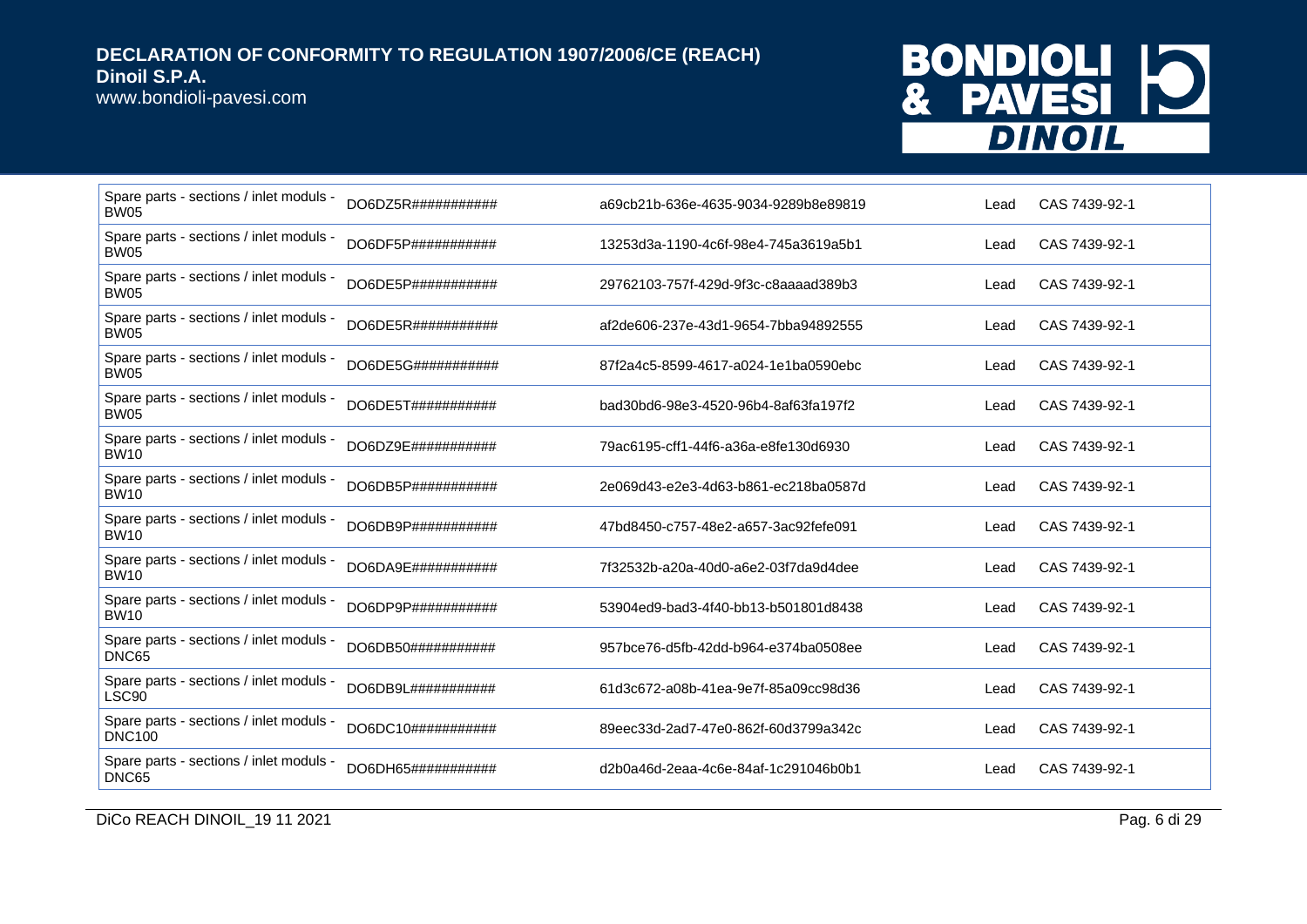www.bondioli-pavesi.com

# BONDIOLI 10<br>& PAVESI 10

| Spare parts - sections / inlet moduls -<br><b>DNC160</b>     | DO6DE97########### | c5f2cc93-b34f-4841-8957-910cebf6ebb7 | Lead | CAS 7439-92-1 |
|--------------------------------------------------------------|--------------------|--------------------------------------|------|---------------|
| Spare parts - sections / inlet moduls -<br>DNC35             | DO6DF35########### | c39adb50-42dd-43cc-88ba-f0e8195c6c3f | Lead | CAS 7439-92-1 |
| Spare parts - sections / inlet moduls -<br>DNC35             | DO6DB35########### | cfba0ecc-a610-4ac4-be65-fb64b35c23df | Lead | CAS 7439-92-1 |
| Spare parts - sections / inlet moduls -<br>DNC35             | DO6DA35########### | 5b69c6f4-4962-4fb1-8fba-693bc6f8e7a5 | Lead | CAS 7439-92-1 |
| Spare parts - sections / inlet moduls -<br><b>DNC100</b>     | DO6DB10########### | 49018d88-74e0-4a27-8e63-292ac6b88c03 | Lead | CAS 7439-92-1 |
| Spare parts - sections / inlet moduls -<br>DNC35             | DO6DE35########### | 66279b20-654f-455a-8c84-eb2b6cb0db31 | Lead | CAS 7439-92-1 |
| Spare parts - sections / inlet moduls -<br>LSC <sub>90</sub> | DO6DA9L########### | ad3a316e-a50d-4bde-8a61-b141e77d0704 | Lead | CAS 7439-92-1 |
| Spare parts - sections / inlet moduls -<br>DNC35             | DO6DC35########### | 6259b3aa-8cd2-4835-a6e0-500bd4c8af81 | Lead | CAS 7439-92-1 |
| Spare parts - sections / inlet moduls -<br>DNC65             | DO6DZ65########### | 6c78720b-903d-4c07-b178-ed446db28e32 | Lead | CAS 7439-92-1 |
| Spare parts - sections / inlet moduls -<br>DNC65             | DO6DC65########### | c2aa02e7-b862-487f-92c9-209ff6756033 | Lead | CAS 7439-92-1 |
| Spare parts - sections / inlet moduls -<br><b>BW14</b>       | DO6DE10########### | df2b947e-6d33-4a33-ad54-439c42156203 | Lead | CAS 7439-92-1 |
| Spare parts - sections / inlet moduls -<br>mixed BW          | DO6D99E########### | 85858a15-a3a7-4b82-9ce2-669a24e2f9be | Lead | CAS 7439-92-1 |
| Spare parts - sections / inlet moduls -<br>DNC65             | DO6DA50########### | 44f50729-e043-4038-b73b-43a62b560e43 | Lead | CAS 7439-92-1 |
| Spare parts - sections / inlet moduls -<br>DNC65             | DO6DF65########### | 43cbbcc5-fe6d-46fb-a000-c3345c77d649 | Lead | CAS 7439-92-1 |
| Spare parts - sections / inlet moduls -<br>DNC65             | DO6DT65########### | 50f3ca71-1187-4713-bcd7-6d790738ff67 | Lead | CAS 7439-92-1 |

DICo REACH DINOIL\_19 11 2021 Pag. 7 di 29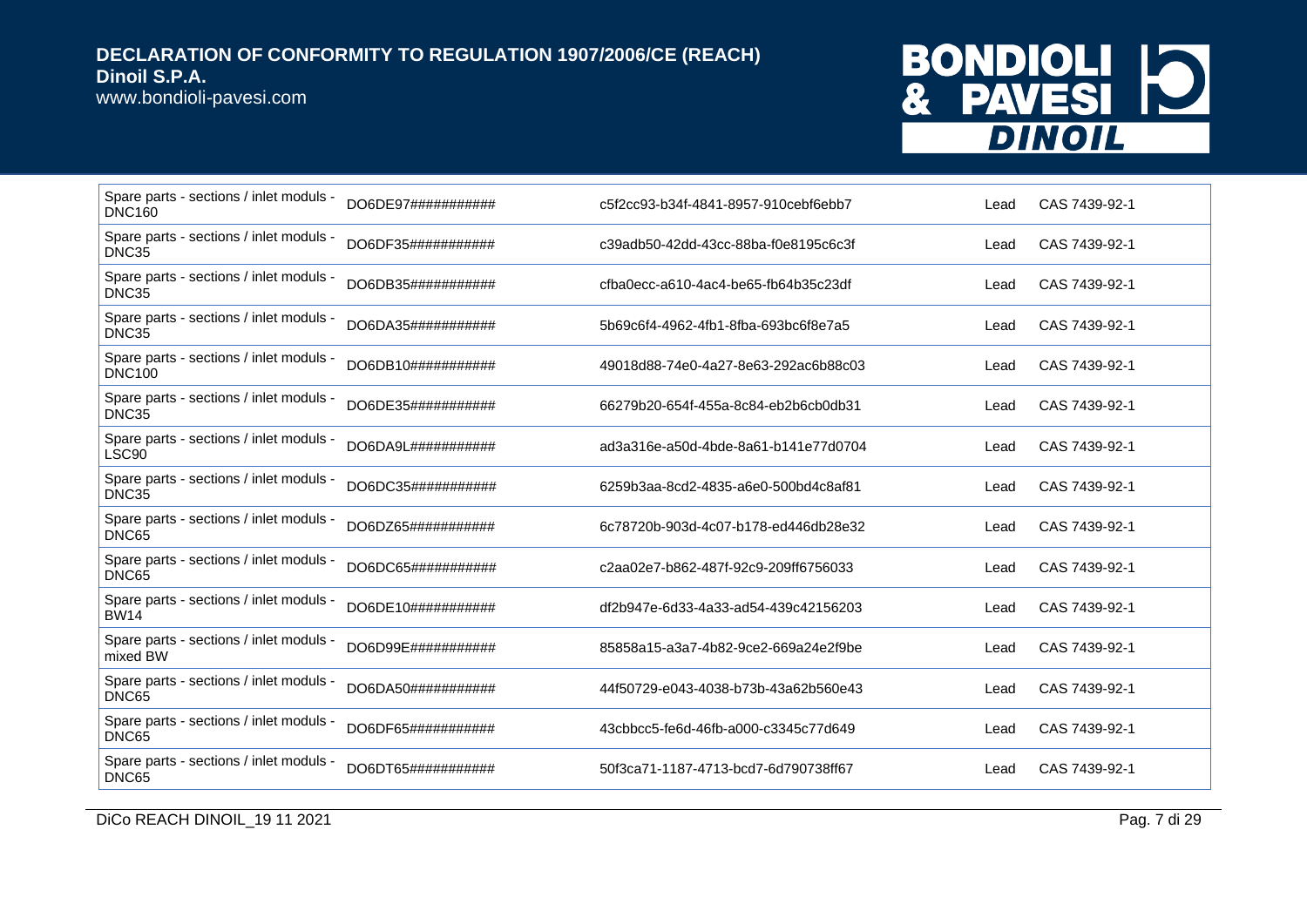www.bondioli-pavesi.com

# BONDIOLI 10<br>& PAVESI 10

| Spare parts - sections / inlet moduls -<br><b>BW14</b>            | $DO6DE1X\#4\#4\#4\#4\#4\#4$ | 41f8735a-ea8b-4107-bc20-090a095026d4 | Lead | CAS 7439-92-1 |
|-------------------------------------------------------------------|-----------------------------|--------------------------------------|------|---------------|
| Spare parts - sections / inlet moduls -<br>DNC75                  | DO6DE75###########          | 3d0fd3cf-5d36-4f00-9254-612eac9c1252 | Lead | CAS 7439-92-1 |
| Spare parts - sections / inlet moduls -<br><b>DNC160</b>          | DO6DF97###########          | 5fcbfa5c-c2d0-439f-8cd5-042c007cbfa3 | Lead | CAS 7439-92-1 |
| Spare parts - sections / inlet moduls -<br><b>DNC100</b>          | DO6DF10###########          | a1fef154-34f3-4211-ad1b-06de4ab52cd9 | Lead | CAS 7439-92-1 |
| Spare parts - sections / inlet moduls -<br>DNC65                  | DO6DE65###########          | 09a59069-2342-42b1-84a9-213a3dc49fcc | Lead | CAS 7439-92-1 |
| Spare parts - sections / inlet moduls -<br>LSC90                  | DO6DE9L###########          | 16d615c0-d6af-4b56-a818-9c0db0682a6e | Lead | CAS 7439-92-1 |
| components for distributors -<br>sections / inlet moduls - DNC160 | DO6DA97###########          | 0e376f55-777c-46cb-9c16-ad28cf53371d | Lead | CAS 7439-92-1 |
| components for distributors -<br>sections / inlet moduls - BW10   | DO6DD9E###########          | 4b68deed-4614-4379-b5e7-437e506f1c56 | Lead | CAS 7439-92-1 |
| components for distributors -<br>sections / inlet moduls - BW05   | DO6DF#############          | 744d80ff-7ffa-420e-a8e5-e2ec72783dd5 | Lead | CAS 7439-92-1 |
| components for distributors -<br>sections / inlet moduls - BW05   | DO6DE5E###########          | 5fa04c83-7ecb-42fe-9932-77d3a2789471 | Lead | CAS 7439-92-1 |
| components for distributors -<br>sections / inlet moduls - BW05   | DO6DD5E###########          | 98b96518-daef-4883-b0c9-b0b71e5f904b | Lead | CAS 7439-92-1 |
| components for distributors -<br>sections / inlet moduls - DNC120 | DO6DA92############         | 3229f8b6-c3fc-46a9-9805-c060a167a7f5 | Lead | CAS 7439-92-1 |
| components for distributors -<br>sections / inlet moduls - BW05   | DO6DF#############          | 744d80ff-7ffa-420e-a8e5-e2ec72783dd5 | Lead | CAS 7439-92-1 |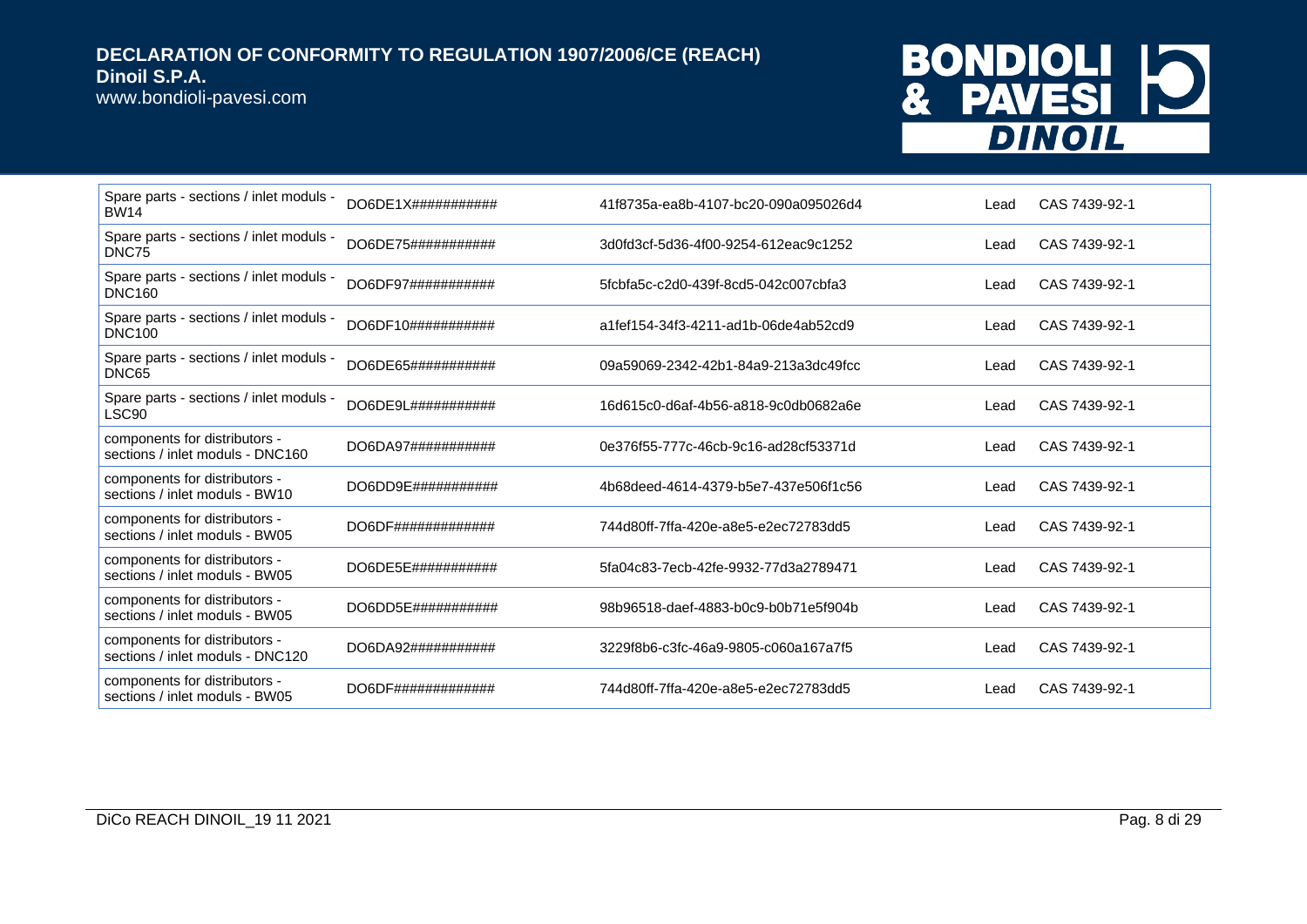

| <b>COMPONENTS FOR COMPLETE PRODUCT AND VALVE</b> |                    |                                      |             |               |  |
|--------------------------------------------------|--------------------|--------------------------------------|-------------|---------------|--|
| <b>Article name</b>                              | Item number        | <b>SCIP number</b>                   | <b>SVHC</b> |               |  |
| Appendix                                         | DO20############## | a16a6a0b-3096-4c18-88a3-a06e8f47ab00 | Lead        | CAS 7439-92-1 |  |
| Hexagonal shaft                                  | DO203############# | 64c30dd0-0189-4c0a-832c-b715fcfd3d03 | Lead        | CAS 7439-92-1 |  |
| Actuation appendix                               | DO207############# | ad6df2e3-8756-47fa-b7f7-f7c01ce32581 | Lead        | CAS 7439-92-1 |  |
| Rod                                              | DO208############# | 9ed01367-6c80-49bc-9808-02773faac197 | Lead        | CAS 7439-92-1 |  |
| Hexagonal bar                                    | DO209############# | 6575aa58-dba7-4a01-b96b-674561ae5d23 | Lead        | CAS 7439-92-1 |  |
| Ceh Block                                        | DO211############# | 2c4e046c-d370-47d1-8947-1fc95c8b6710 | Lead        | CAS 7439-92-1 |  |
| Rough Ceh Block                                  | DO21102400117      | 339c1eef-44e6-4084-9fc5-854a6aa924ec | Lead        | CAS 7439-92-1 |  |
| Spool control bush                               | DO215############# | 3ec6f703-08d3-4fdf-9f11-1e62a204c7a2 | Lead        | CAS 7439-92-1 |  |
| <b>Bush</b>                                      | DO2153028          | 823748fb-ec11-4a71-951e-4a533b6fb0e8 | Lead        | CAS 7439-92-1 |  |
| <b>Bush</b>                                      | DO2153058          | 8226aeac-5b2b-4e3f-b301-017977f863f4 | Lead        | CAS 7439-92-1 |  |
| Bush for pneumatic actuator                      | DO2153064          | 77216eb9-d1f1-4f40-9b68-86fdea6f7189 | Lead        | CAS 7439-92-1 |  |
| Kit emergency bush                               | DO2153071          | 895194f0-9279-4564-88d7-b6b55ab2f523 | Lead        | CAS 7439-92-1 |  |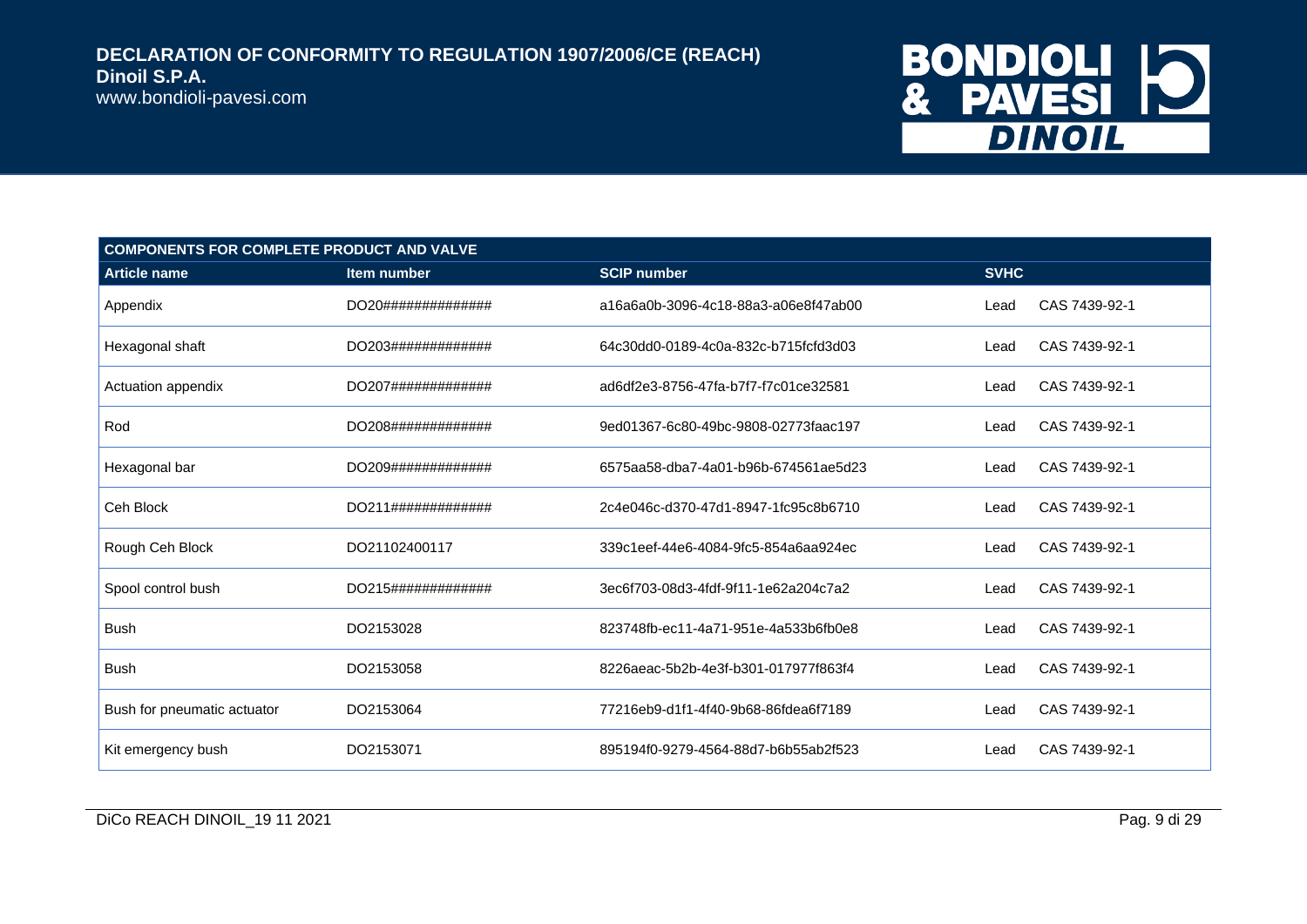www.bondioli-pavesi.com

## BONDIOLI 10 **DINOIL**

| Bush M-F M8 BW05                   | DO2153080           | 55acae9a-d601-4665-a5a3-7ffb4a1b9913 | Lead | CAS 7439-92-1 |
|------------------------------------|---------------------|--------------------------------------|------|---------------|
| <b>Bush</b>                        | DO21599999901       | 121a8863-8985-4a00-b078-a926a38e908c | Lead | CAS 7439-92-1 |
| Spacer Intentional Lever           | DO217#############  | 8505b807-66cc-4f7c-8afc-ce913f612c15 | Lead | CAS 7439-92-1 |
| Cap                                | DO220#############  | ba290a84-7995-4fac-8edc-9da92c4a62d5 | Lead | CAS 7439-92-1 |
| Check nut brass                    | DO229#############  | ea4c28a7-fb2a-4bdb-9f1b-0d6486d2cae2 | Lead | CAS 7439-92-1 |
| Cartridge body                     | DO233#############  | 2d5ef2e2-aed3-477f-81bb-29b31c70b536 | Lead | CAS 7439-92-1 |
| Screw nut holder body              | DO233020232         | b05e450c-12ce-4980-aef1-dcdd31960956 | Lead | CAS 7439-92-1 |
| Actuation block body               | DO23305###########  | ba3c5cbe-d585-486c-922f-db900900f2af | Lead | CAS 7439-92-1 |
| Power block hydraulic remote 3-way | DO2330500019        | 13ed80db-550d-4a7a-a901-12c84f2f0d98 | Lead | CAS 7439-92-1 |
| Fr bloch for erv mdt               | DO2330500035        | e9da54b8-7fae-42c7-8dcb-a80544ceca9a | Lead | CAS 7439-92-1 |
| VL body                            | DO2330503814        | 396615ed-5560-4425-83c9-85ba3d583929 | Lead | CAS 7439-92-1 |
| Shuttle valve body                 | DO23308############ | 9b5f0508-9273-4802-9750-0172cec70a6f | Lead | CAS 7439-92-1 |
| Nipple body                        | DO233080##########  | 38495ed5-d552-447b-8008-f5293db06007 | Lead | CAS 7439-92-1 |
| Male - female body                 | DO2330800#########  | d534a532-8145-499d-8bab-0a4cad7ba43d | Lead | CAS 7439-92-1 |
| Check valve body                   | DO2330800049        | 22af3b5f-fdff-4528-bda1-ff750c3c960e | Lead | CAS 7439-92-1 |

DICo REACH DINOIL\_19 11 2021 Pag. 10 di 29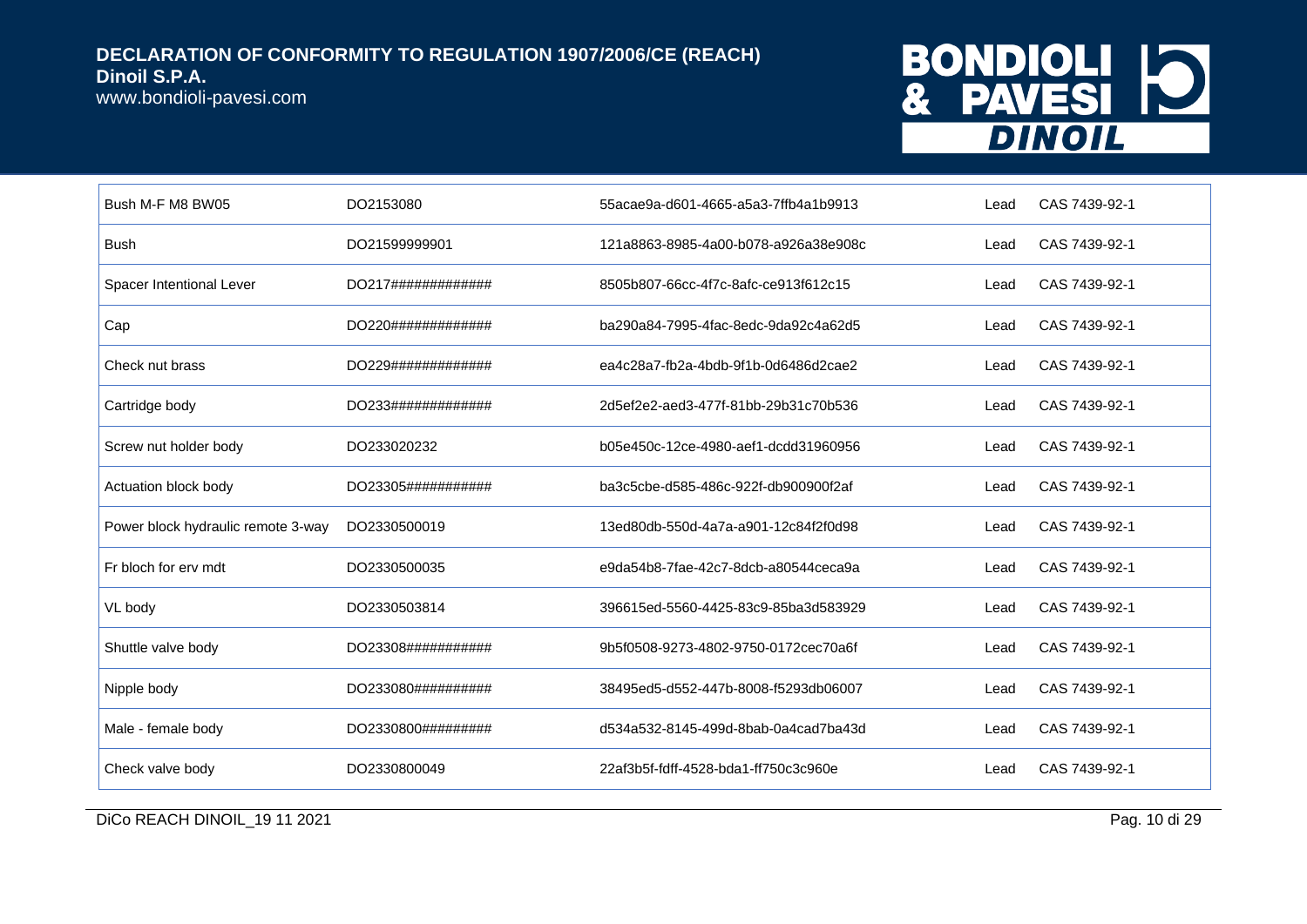www.bondioli-pavesi.com

## BONDIOLI 10 **DINOIL**

| Body for manual regulation kit    | DO2330800103       | be7babfb-ad73-451e-91d4-421f6d9db833 | Lead | CAS 7439-92-1 |
|-----------------------------------|--------------------|--------------------------------------|------|---------------|
| Body block side shift lock device | DO2330800106       | 8dbac781-6153-4af3-9c81-77564d6a3186 | Lead | CAS 7439-92-1 |
| Slider                            | DO236############# | 12d50fcf-57a4-4fa3-97f5-79c00d2b704a | Lead | CAS 7439-92-1 |
| Kit cursor + restrictor           | DO23601########### | 69f7604c-23cc-40fb-8a93-d6854b4f4f75 | Lead | CAS 7439-92-1 |
| Flap ring                         | DO238############# | bfeffde5-5314-4b4a-99b9-121692760925 | Lead | CAS 7439-92-1 |
| Disc                              | DO239############# | 5df5ce8b-3023-4340-8c6d-eb910f5d0f6c | Lead | CAS 7439-92-1 |
| Spacer for spool control          | DO240############# | 0e1117ef-5cd6-415a-ba36-a933288ad49e | Lead | CAS 7439-92-1 |
| Spacer                            | DO2400############ | c903c2b2-9504-446f-87e2-2b311bbfa54a | Lead | CAS 7439-92-1 |
| Spacer                            | DO2400N5002        | 9949f0cd-c1ed-4b76-a7db-73c75d1a8bd8 | Lead | CAS 7439-92-1 |
| Spacer                            | DO240990055        | ac4112ba-c493-4ce9-a857-af9b5cad1a60 | Lead | CAS 7439-92-1 |
| Spacer                            | DO240990056        | 1357c5fa-ed91-41f2-a5e1-53f4f28b6ab5 | Lead | CAS 7439-92-1 |
| Filter                            | DO244002           | b2fba922-750b-4318-90b1-5e6179b5bde6 | Lead | CAS 7439-92-1 |
| Spring retainer                   | DO246############# | 0f3b38d9-66b5-4444-995d-28329a45f556 | Lead | CAS 7439-92-1 |
| Spring retainer                   | DO24606########### | ed297fe3-9d09-41ce-aa47-1ab2220638e8 | Lead | CAS 7439-92-1 |
| Valve seat vb                     | DO24802001         | 884af5e8-2480-4d29-9041-380523394bbf | Lead | CAS 7439-92-1 |

DICo REACH DINOIL\_19 11 2021 Pag. 11 di 29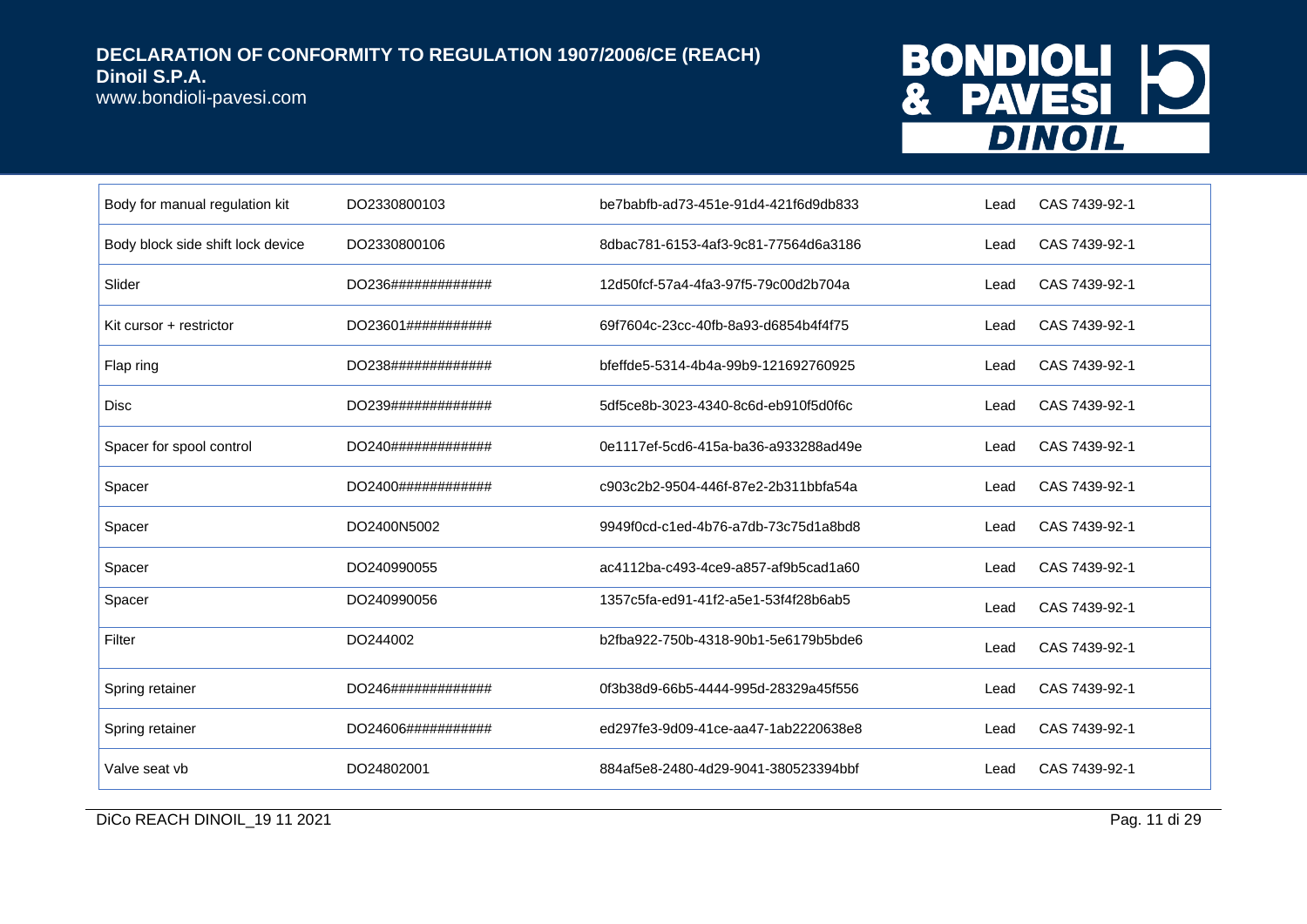www.bondioli-pavesi.com

## BONDIOLI 10 **DINOIL**

| Fulcrum                 | DO249############# | 55b71db1-1a63-47b6-a1e2-e6c2355eb7fa | Lead | CAS 7439-92-1 |
|-------------------------|--------------------|--------------------------------------|------|---------------|
| Electric valve          | DO25103003         | 59341485-76c9-470e-9742-a7ee73ac205d | Lead | CAS 7439-92-1 |
| Retaining nut           | DO252############# | 956a3c31-c275-42fe-9620-39e7350c47a4 | Lead | CAS 7439-92-1 |
| Retaining nut           | DO25203########### | 2f2abe1d-7799-4280-ac95-04619ea0e94e | Lead | CAS 7439-92-1 |
| Retaining nut           | DO2520303######### | c33b43cb-c007-4020-a9b7-1c89261c65d1 | Lead | CAS 7439-92-1 |
| Grub screw              | DO253############# | c8adba47-4c97-4dfc-affb-6fc999ab5ea2 | Lead | CAS 7439-92-1 |
| <b>Regulation screw</b> | DO2531############ | 056cf2e0-7ea5-47ba-8065-f13b3e39d8d6 | Lead | CAS 7439-92-1 |
| Grain                   | DO25311########### | b6ec0fa6-8a35-4796-8956-35652a5348e4 | Lead | CAS 7439-92-1 |
| <b>Actuator lever</b>   | DO257############# | 8a7601a7-6734-4f5b-8484-22044b1d03c5 | Lead | CAS 7439-92-1 |
| Tcf sleeve              | DO25901007         | 16c31fa0-0d2a-4f37-8ef3-be1337d16981 | Lead | CAS 7439-92-1 |
| Hand grip               | DO260############# | 125a5da4-fe7f-454c-bfbf-0a0d75c185e0 | Lead | CAS 7439-92-1 |
| Hand grip               | DO2600############ | c43b2add-82d7-4770-9489-a5f968df80a2 | Lead | CAS 7439-92-1 |
| Nipple male/female      | DO264############# | 103c42af-aeba-48bd-8d7f-4f9a1795e1b2 | Lead | CAS 7439-92-1 |
| Shutter                 | DO267############# | 17577cfb-1772-4c3a-848c-f4cfc1443e83 | Lead | CAS 7439-92-1 |
| <b>Brass Shutter</b>    | DO26702########### | 1dc8c380-ef99-4385-b2cf-29c9b5085f71 | Lead | CAS 7439-92-1 |

DICo REACH DINOIL\_19 11 2021 Pag. 12 di 29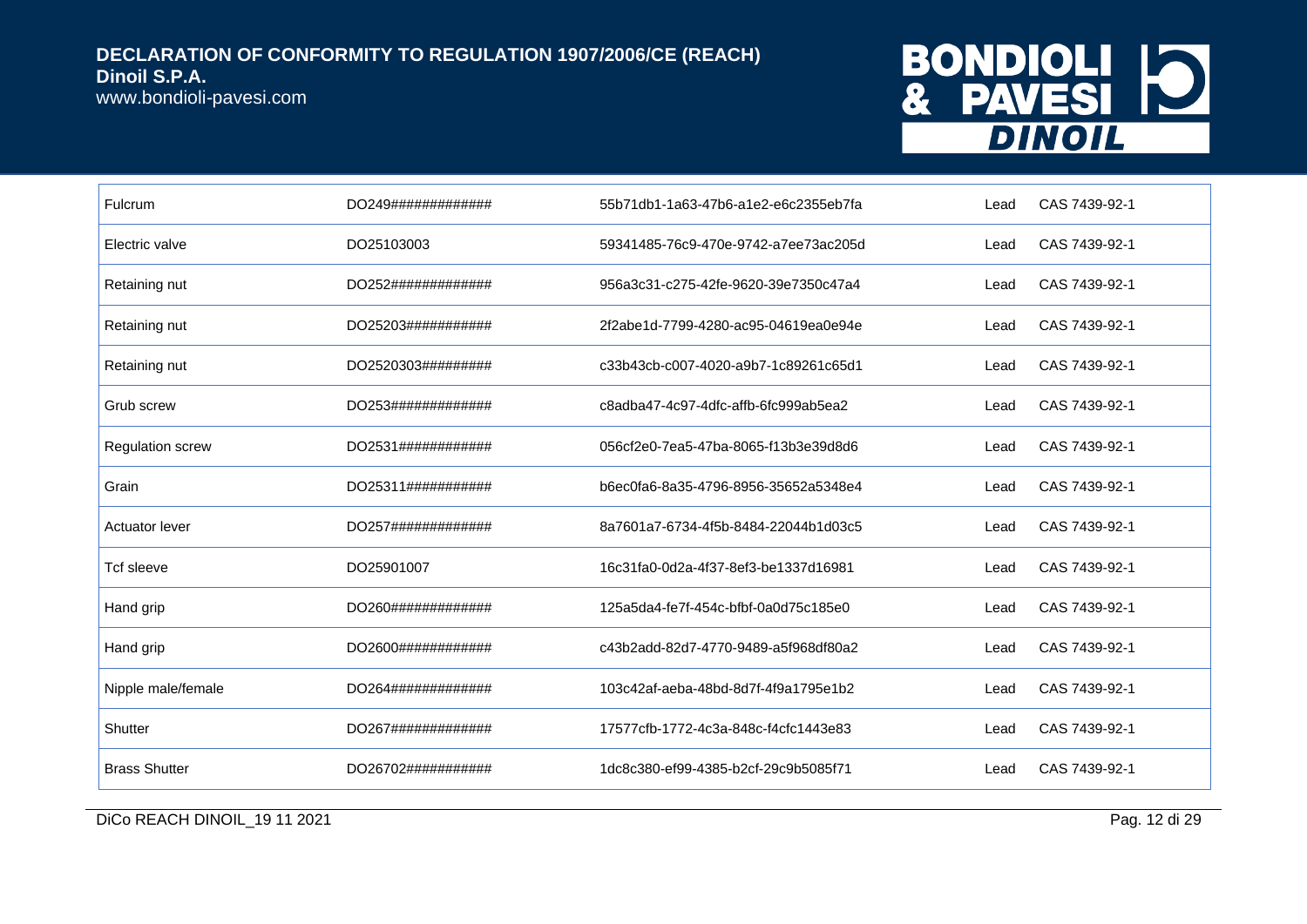www.bondioli-pavesi.com

# BONDIOLI 10<br>& PAVESI 10

| Shutter                          | DO267K############  | a36ac81a-8cd8-47b6-9937-dc02b0c42121 | Lead | CAS 7439-92-1 |
|----------------------------------|---------------------|--------------------------------------|------|---------------|
| <b>Threaded Restrictor</b>       | DO269#############  | ec86d67f-c5cb-48f2-a96a-3e87915794ce | Lead | CAS 7439-92-1 |
| Internal Restrictor plug         | DO26905###########  | 61f571c1-5e09-4159-a3e1-cb2f206f041b | Lead | CAS 7439-92-1 |
| <b>Brass threaded Restrictor</b> | DO26906############ | 94fc3c05-2357-407f-a681-43e44a261549 | Lead | CAS 7439-92-1 |
| Emergency kit pin                | DO270#############  | e71944fa-985f-461d-81e2-4531c6546444 | Lead | CAS 7439-92-1 |
| Pin for emergency lever          | DO2700############  | a4e0686b-f0ed-4df4-8ac4-8cb3740844e8 | Lead | CAS 7439-92-1 |
| Flow setting pin                 | DO27002012          | d0a946bd-6364-4b60-a456-5934f45f37bd | Lead | CAS 7439-92-1 |
| Dn - closing pin                 | DO27099006          | 2e1133c7-793b-4639-882f-0aadb23f3ff6 | Lead | CAS 7439-92-1 |
| Plate                            | DO271#############  | 976e4d0f-3f2a-438e-b4b7-3fa0806435b0 | Lead | CAS 7439-92-1 |
| Plate                            | DO27104034          | 564427a0-998a-4c24-abe3-cb19de5e3c77 | Lead | CAS 7439-92-1 |
| VBD/VBS piston                   | DO27301###########  | b9ee2ee3-0187-4e31-92d7-f741f8826749 | Lead | CAS 7439-92-1 |
| Spool control piston             | DO27302###########  | ab093caf-e2d3-4a1d-9df3-5d8c3ca66237 | Lead | CAS 7439-92-1 |
| Piston for electro hydraulics    | DO27303###########  | a213713d-a665-46f2-8c36-c5fe549fd8a8 | Lead | CAS 7439-92-1 |
| Lever holder raw                 | DO275#############  | cfb50a87-640a-42e7-8e1f-0d1c6dcbd4cb | Lead | CAS 7439-92-1 |
| M14x1 internal spring holder     | DO27602010          | c9f4b3da-f540-43ac-8e98-41b4220a4765 | Lead | CAS 7439-92-1 |

DICo REACH DINOIL\_19 11 2021 2012 10 2021 20 21 21 22 21 22 21 22 21 22 21 23 23 24 25 26 27 27 28 29 29 20 21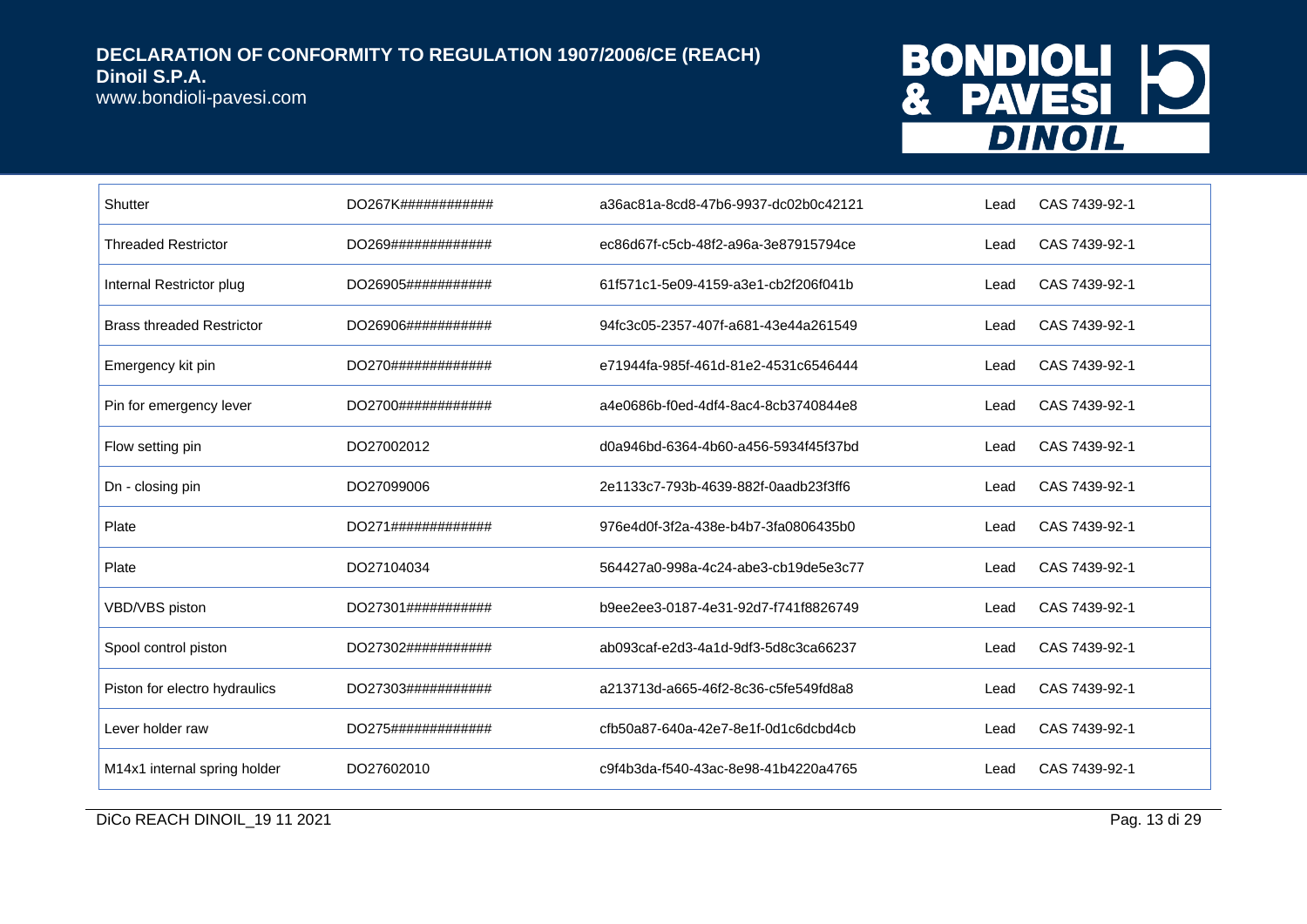www.bondioli-pavesi.com

## BONDIOLI 10 **DINOIL**

| Spool control cover   | DO277############# | b0f95c19-91a5-4568-82c5-4cd733b6c0f2 | Lead | CAS 7439-92-1 |
|-----------------------|--------------------|--------------------------------------|------|---------------|
| Spool control cover   | DO2779############ | f0d14da8-da1e-4bde-88f1-aa9dba12666e | Lead | CAS 7439-92-1 |
| Spring holder         | DO279############# | 65ba5d94-0afd-4514-9221-84c9b1328b2c | Lead | CAS 7439-92-1 |
| Extension             | DO280019904        | 5c198944-209f-4ef1-9c15-36f1984f12db | Lead | CAS 7439-92-1 |
| Extension             | DO280020101        | 018ad179-8c55-45b5-94a7-947b43c0c00a | Lead | CAS 7439-92-1 |
| Lever holder pin      | DO281############# | ef11c730-51d6-4321-a35a-b148175e1b6e | Lead | CAS 7439-92-1 |
| Adapter               | DO282############# | 6814f0e1-a51e-4341-9043-d937c11b2583 | Lead | CAS 7439-92-1 |
| Washer                | DO283############# | 72a10c33-3a10-46f0-a48b-df78e4ab77b2 | Lead | CAS 7439-92-1 |
| Washer                | DO283011           | 760656b8-48c1-4d7a-8310-7472a4cbe715 | Lead | CAS 7439-92-1 |
| Valve shutter         | DO287############# | bf6b8076-b6b4-4159-a280-8c35ef75eeb4 | Lead | CAS 7439-92-1 |
| Pin                   | DO288############# | 2cdc42f5-f7ac-415f-b0e4-d575eeeb0bc8 | Lead | CAS 7439-92-1 |
| Sphere holder         | DO289############# | 244a98d7-8bdf-47bd-a35d-12c45fcff890 | Lead | CAS 7439-92-1 |
| Spool                 | DO292############# | 9b80ded8-49eb-452d-9c96-aa8bb9e973ee | Lead | CAS 7439-92-1 |
| Kit spool DNM35/MD1   | DO2921CC########## | 813b2740-ea1e-4c31-94ca-07054b0cba12 | Lead | CAS 7439-92-1 |
| DNM35 serial spool 1X | DO2921CN01X01      | 97471912-b74d-44d0-ade8-f66eb3412aec | Lead | CAS 7439-92-1 |

DICo REACH DINOIL\_19 11 2021 Pag. 14 di 29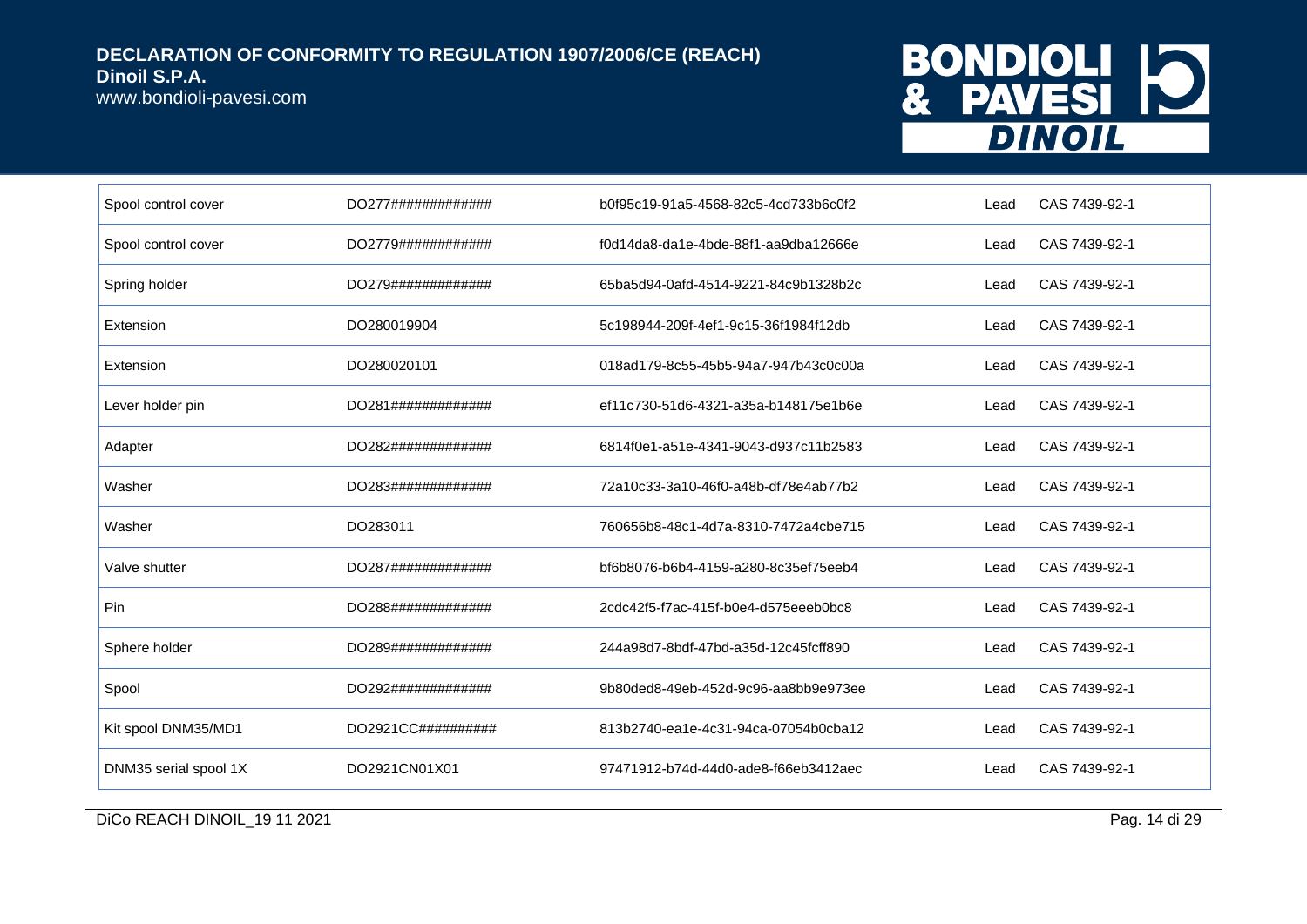www.bondioli-pavesi.com

## BONDIOLI 10 **DINOIL**

| Kit spool BW14                                       | DO29221X########## | 171432cb-43ed-43fb-b3c1-5984b3c498d2 | Lead | CAS 7439-92-1 |
|------------------------------------------------------|--------------------|--------------------------------------|------|---------------|
| Kit spool BW10                                       | DO29229E########## | 1fa5bc6e-72ae-4b85-99fa-c7832e058411 | Lead | CAS 7439-92-1 |
| Kit proportional spool LSC100                        | DO29229P########## | 86e0c6cf-015e-42fe-90a7-2739b6a8d39a | Lead | CAS 7439-92-1 |
| Kit spool BW14                                       | DO2925L########### | 33529194-b463-417c-8c81-689a2a2db10e | Lead | CAS 7439-92-1 |
| Kit kick out spool MD                                | DO2925S########### | 1c256815-2fae-4b6f-9b4b-c2efc4a7ada3 | Lead | CAS 7439-92-1 |
| DN46 spool kick out                                  | DO2926S401004      | 904962c8-722d-4cdd-80a5-f98d6822e0ea | Lead | CAS 7439-92-1 |
| Check valve plug                                     | DO295############# | 5ab98734-fd90-4d3e-95ef-fec2b705cb2d | Lead | CAS 7439-92-1 |
| Plug                                                 | DO2950############ | 25dff741-2f0e-449b-9043-554fbe6032e0 | Lead | CAS 7439-92-1 |
| Plug                                                 | DO29501########### | efe63dcd-f200-4be3-b0f4-801a83541839 | Lead | CAS 7439-92-1 |
| Upper plug erv DNC65                                 | DO29501120006      | 9b2065c3-d797-4d51-9186-77a9841c4305 | Lead | CAS 7439-92-1 |
| Spring holder plug                                   | DO29506########### | eb9478f7-7868-4b17-851b-2dbe44af6c6e | Lead | CAS 7439-92-1 |
| Minimum pressure valve plug 1 1/16-<br><b>12 UNF</b> | DO29506116004      | aec32c55-2bb5-41eb-aebc-9a843f807f89 | Lead | CAS 7439-92-1 |
| Fan drive check valve plug                           | DO29506180028ZN    | 39d28e16-e1ae-4c1e-8571-f2859d8f8a1e | Lead | CAS 7439-92-1 |
| M18x1 fan drive spring holder plug                   | DO29506181008ZN    | 56155832-59cf-42d3-924e-7528928f685d | Lead | CAS 7439-92-1 |
| Spring holder plug                                   | DO29507########### | 365c7a92-a868-4e66-a464-8b521d89f7f7 | Lead | CAS 7439-92-1 |

DICo REACH DINOIL\_19 11 2021 Pag. 15 di 29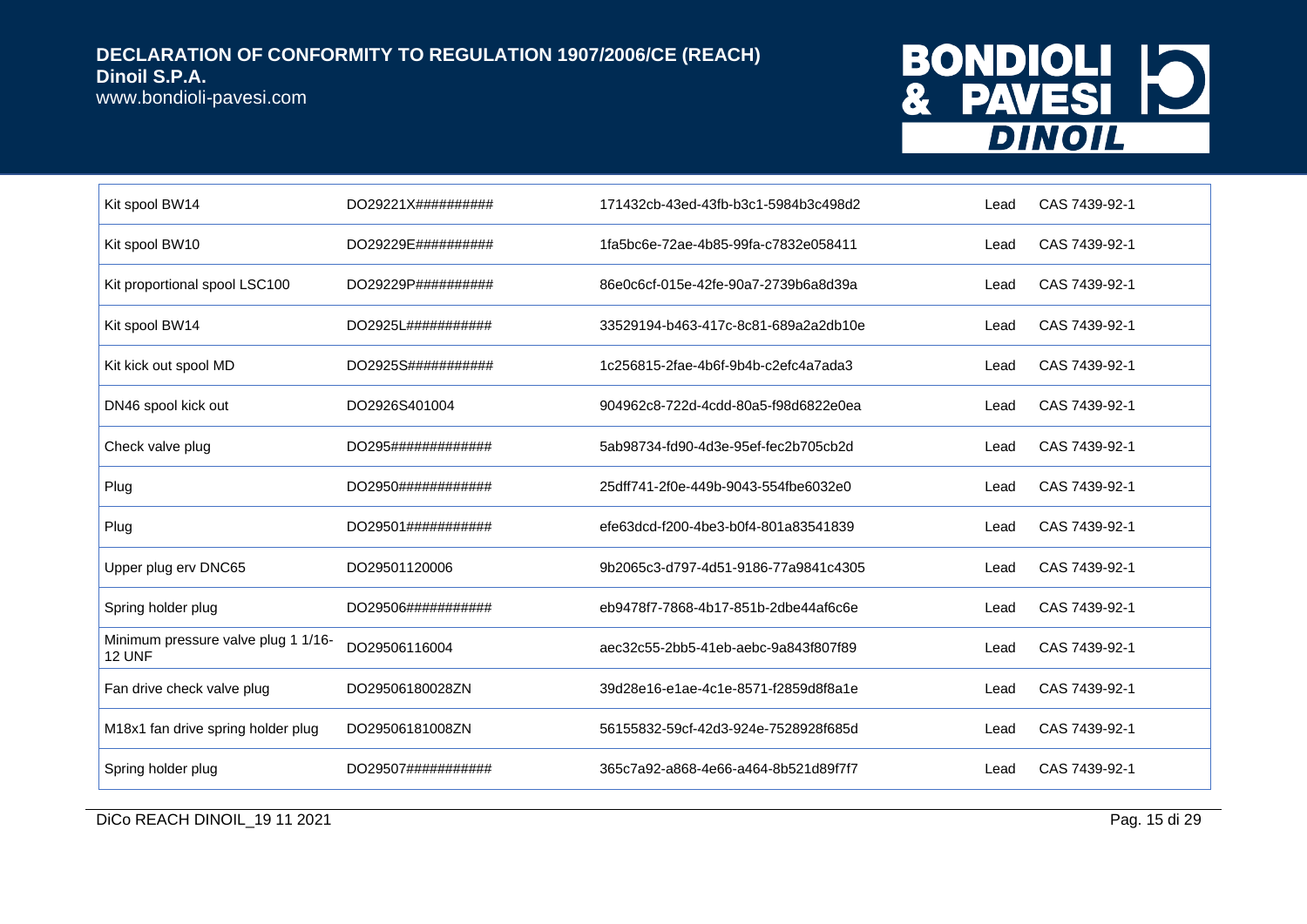www.bondioli-pavesi.com

## BONDIOLI 10 **DINOIL**

| Plug for DNS M18x1.5                        | DO29507180001       | f698baef-c27d-45d2-a7df-002abff78e89 | Lead | CAS 7439-92-1 |
|---------------------------------------------|---------------------|--------------------------------------|------|---------------|
| Fulcrum holder plug M30x1                   | DO29507301002       | b0615bcf-c480-497a-8613-b6ea22975ba4 | Lead | CAS 7439-92-1 |
| Plug relief valve                           | DO29508############ | 8052fd07-a127-4ed0-a91e-693f81dec015 | Lead | CAS 7439-92-1 |
| Plug relief valve                           | DO29509###########  | 6f0e8b82-a234-4181-8559-19c1a6bd3871 | Lead | CAS 7439-92-1 |
| Spool control plug                          | DO29599###########  | 4ab492d5-3a80-4974-adeb-898c536c75a1 | Lead | CAS 7439-92-1 |
| Internal shuttle plug BW05 LS               | DO29599000001       | b9645eca-0f41-4c94-8619-629f1e64d19f | Lead | CAS 7439-92-1 |
| DN simple plug                              | DO29599005          | 1e0fc05d-5722-4e7e-82fb-74d291d6016a | Lead | CAS 7439-92-1 |
| Plug 1/2"Gas                                | DO29599019          | 212ad142-dc1e-4468-976e-f5d98e2ccb38 | Lead | CAS 7439-92-1 |
| Plug for electro hydraulics P. 40-42-<br>46 | DO29599020          | 5a87907a-d669-4526-9d6d-decdc68b9121 | Lead | CAS 7439-92-1 |
| RF plug for DN                              | DO29599022          | 46e3b8cf-bc35-41ee-b85d-911bcb09b7f7 | Lead | CAS 7439-92-1 |
| Piston holder plug                          | DO2959903#########  | 080dedd7-232f-4760-bbad-0c3ed3ed7995 | Lead | CAS 7439-92-1 |
| Plug M8x1                                   | DO29599030001       | 93c3e4da-0265-450e-b2b0-e91b2816e9be | Lead | CAS 7439-92-1 |
| M8x1drilled sphere holder plug              | DO29599030005       | 631bb30d-e7be-484d-8e18-3775f5ce46fe | Lead | CAS 7439-92-1 |
| Ports separation plug BW05                  | DO2959906003        | 4b57dba9-266e-445c-a953-d132b2867480 | Lead | CAS 7439-92-1 |
| Plug with spacer cylinder Ø15mm<br>L.25mm   | DO29599061          | 63c6557e-b4b0-440e-855e-73707f5cdd81 | Lead | CAS 7439-92-1 |

DICo REACH DINOIL\_19 11 2021 Pag. 16 di 29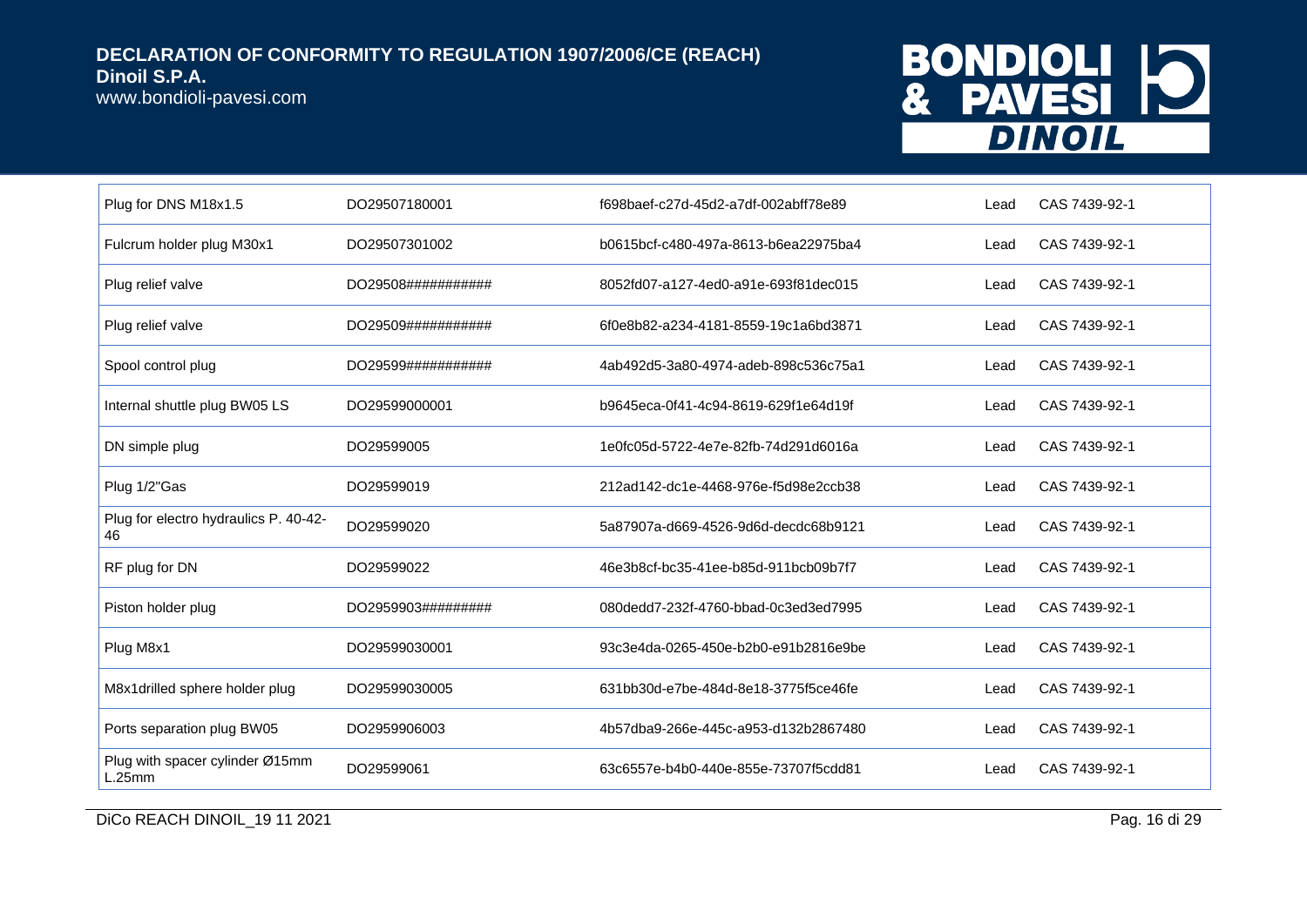www.bondioli-pavesi.com

## BONDIOLI 10 **DINOIL**

| Plug for regulation kit BW05RF              | DO295991800003     | 6cd7ca21-fd8b-492f-b85f-d576211c516e | Lead | CAS 7439-92-1 |
|---------------------------------------------|--------------------|--------------------------------------|------|---------------|
| Plug with hole Ø8mm                         | DO29599180003      | 9a32d58a-1e75-40b3-953f-18931021dbb6 | Lead | CAS 7439-92-1 |
| Body for manual actuator LSC100             | DO295992200001     | c678418a-a509-44dd-b45e-752596eafdb0 | Lead | CAS 7439-92-1 |
| Plug relief valve                           | DO295K############ | bbdcd6bf-d697-4ead-885a-caee66dbc671 | Lead | CAS 7439-92-1 |
| Plug PCE                                    | DO295KKK########## | ba84fc0b-668c-4c9d-a13c-7aa5d1d7e3c7 | Lead | CAS 7439-92-1 |
| M20x1.5 Plug for over center                | DO295KKKK00020     | 097bcb92-39ea-41ac-8ec8-ccd1304d8ec2 | Lead | CAS 7439-92-1 |
| Cap screw, flat head, M6x10                 | DO298046010        | 87761d66-181a-449d-8ea2-eb3f867c1f12 | Lead | CAS 7439-92-1 |
| M8x16 screw                                 | DO298048016        | d1e61aec-2140-424d-a4c6-e308e48136f7 | Lead | CAS 7439-92-1 |
| Register screw                              | DO298KM12######### | 41c9863e-0ce9-42f8-9c23-c191334527d3 | Lead | CAS 7439-92-1 |
| Solenoid valve 3 way                        | DO313############# | 4c8a416d-78a0-406a-b5ef-c86ab15dafe9 | Lead | CAS 7439-92-1 |
| Short Column 1/4"G (L. Hexagon<br>20mm)     | DO32301401401      | 365d871b-7799-4e5a-9d22-e58046795d5b | Lead | CAS 7439-92-1 |
| Grub Screw 5924 M10x1x45<br>DIN.913 ZINK    | DO34021039         | 5de8febd-5d86-4e6c-962a-db703547ccef | Lead | CAS 7439-92-1 |
| Minipress 1/4"G seal                        | DO345090005        | ed6ff625-6f7d-47b4-a050-38ba56a3edf5 | Lead | CAS 7439-92-1 |
| Nipple                                      | DO349############# | 6c8780fb-c26c-4c24-8d44-876339e0c0b2 | Lead | CAS 7439-92-1 |
| Nipple M14x1.5 DIN EN ISO 8434-1<br>L serie | DO36002062M1401    | e4cd4156-f200-4674-9e63-bff569df0647 | Lead | CAS 7439-92-1 |

DICo REACH DINOIL\_19 11 2021 29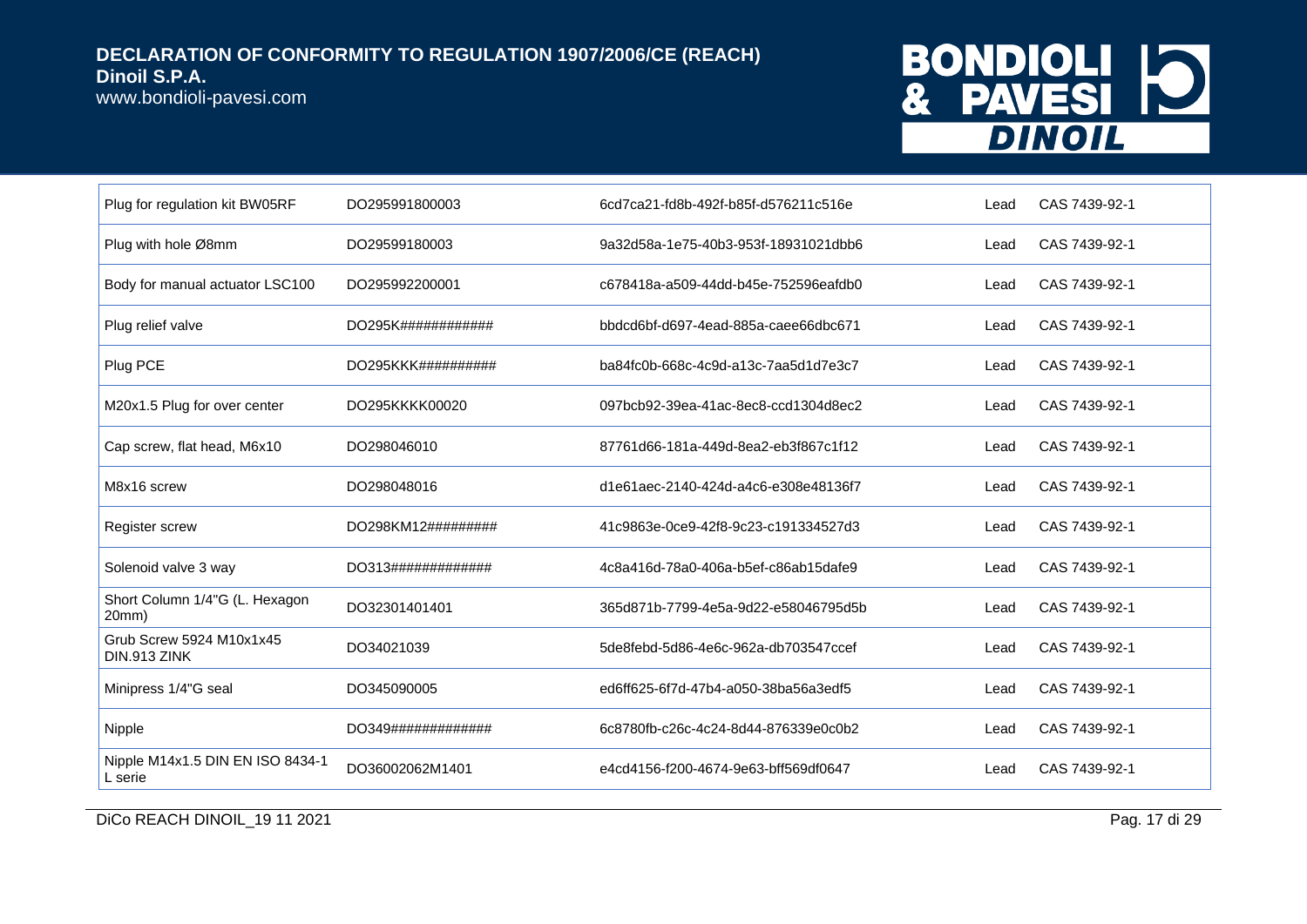www.bondioli-pavesi.com

# BONDIOLI 10<br>& PAVESI 10

| Plug                    | DO385#############            | dd9f3ca4-b1ff-4131-9d09-43b8e173f5fa | Lead | CAS 7439-92-1 |
|-------------------------|-------------------------------|--------------------------------------|------|---------------|
| Pipe flexible           | DO387#############            | ca228c8c-f369-4060-930a-7d54bb483829 | Lead | CAS 7439-92-1 |
| Pressure Gauge          | DO393#############            | a11061ee-bc98-42d2-8210-283608f14df3 | Lead | CAS 7439-92-1 |
| block                   | DO4K###A##########            | 7915dd01-dd7f-4329-910a-ca7f8559f7df | Lead | CAS 7439-92-1 |
| <b>Block</b>            | DO4K###S##########            | fc8e870f-92c6-48ba-9b5a-20038d918be3 | Lead | CAS 7439-92-1 |
| Main relief valve block | $DO4K01EAG\#4\#4\#4\#4\#4$    | 3b4b583a-c3f0-4cdf-bb8d-b03a064187b7 | Lead | CAS 7439-92-1 |
| Limit switch valve body | DO4K01KSG38########           | 0c1d1c28-7eec-4808-ace7-b91fb03851da | Lead | CAS 7439-92-1 |
| Block T 3/8"G           | DO4K01SAG38001                | 547fdcff-db3b-40a6-882b-f72b2f65f655 | Lead | CAS 7439-92-1 |
| BW10 inlet body         | DO4WA9E############           | 402f9224-0a00-4682-9286-194b127aae25 | Lead | CAS 7439-92-1 |
| BW05 plate              | DO4WZ5E## # # # # # # # # # # | 09343381-c9d4-4462-bf06-4ae6d9da0689 | Lead | CAS 7439-92-1 |

| <b>KIT FOR COMPLETE PRODUCT</b> |                    |                                      |             |               |  |
|---------------------------------|--------------------|--------------------------------------|-------------|---------------|--|
| l Article name                  | Item number        | <b>SCIP number</b>                   | <b>SVHC</b> |               |  |
| Electro-Hydraulic Control kit   | DO515############# | dcbe51c2-2fa2-4b0a-b426-cadb8d7cdc06 | ∟ead        | CAS 7439-92-1 |  |
| Electro-Hydraulic Control kit   | DO51540010######## | e656c54c-fac2-443a-88e9-eb270e64b79e | ∟ead        | CAS 7439-92-1 |  |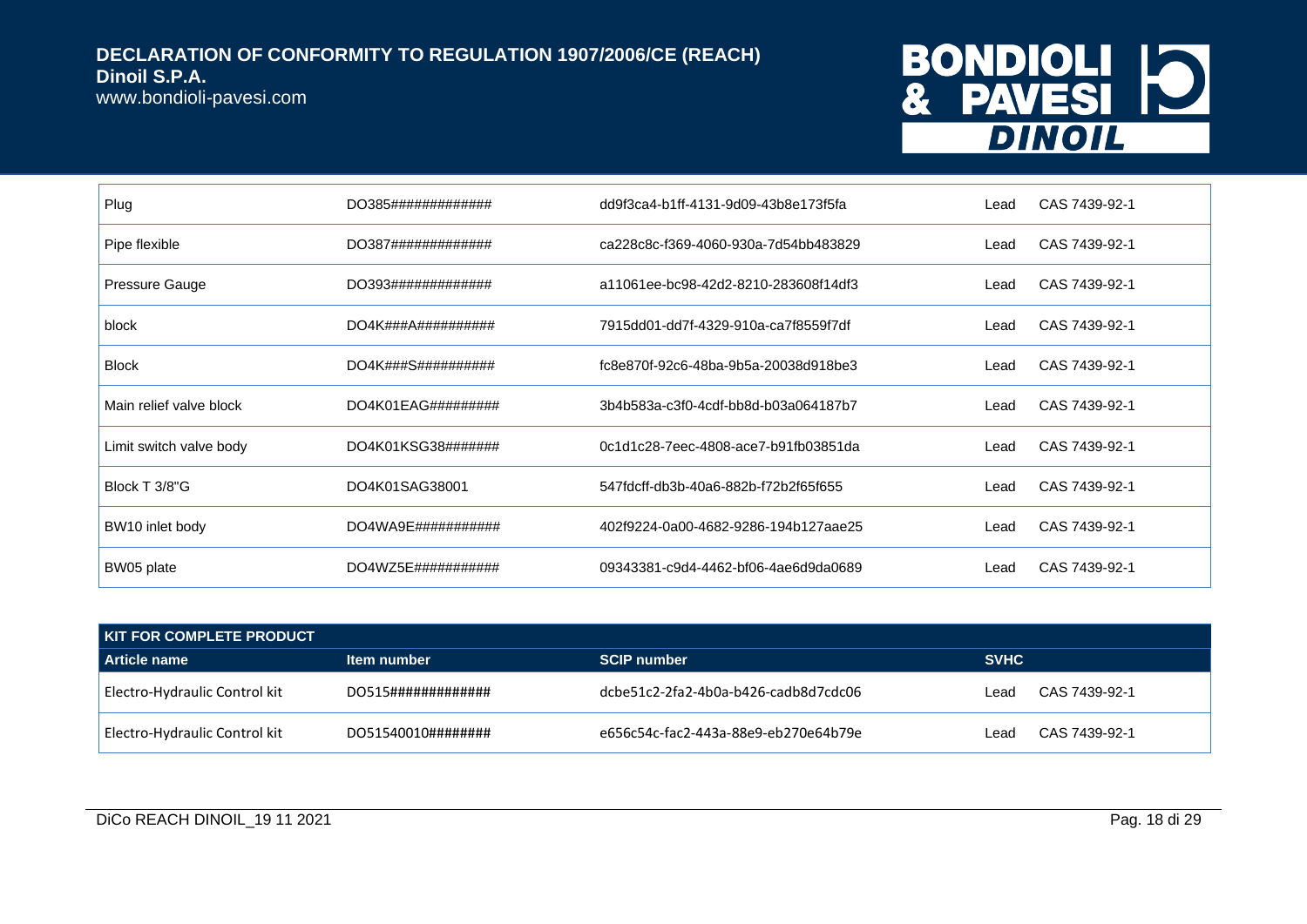www.bondioli-pavesi.com

## BONDIOLI 10 **DINOIL**

| Electro-Hydraulic Control kit                      | DO5154601#########  | 5a28b98f-55f3-4fd8-909e-509e844eab89 | Lead | CAS 7439-92-1 |
|----------------------------------------------------|---------------------|--------------------------------------|------|---------------|
| Compensator kit                                    | DO518############## | 8f686c5d-9b34-4779-8d12-b14472985a49 | Lead | CAS 7439-92-1 |
| Plug kit M22x1.5 screw selector                    | DO51822###########  | dcbf5881-8eaa-4f1f-8a1d-b9d6dd4ac5fa | Lead | CAS 7439-92-1 |
| Kit restrictor prop.                               | DO51899###########  | 5722e746-defc-47a3-8627-21235e977c80 | Lead | CAS 7439-92-1 |
| Carry-over nipple                                  | DO531#############  | 04ede27e-864c-4faa-b4c2-94154a6b3973 | Lead | CAS 7439-92-1 |
| Kit filter cartridge                               | DO53201             | 37ac0599-2f96-4403-a80d-00c918b1ba42 | Lead | CAS 7439-92-1 |
| Cavity plug for replace the electric<br>control    | DO533#############  | 31135fc5-4ce8-4590-89f1-e1cb52f4417d | Lead | CAS 7439-92-1 |
| lever kit                                          | DO535#############  | 17360247-8568-4637-92ad-4ef69a7c8bf3 | Lead | CAS 7439-92-1 |
| vnr kit                                            | DO536############## | 59f6598c-2633-4890-86c8-ac8d9b1aad95 | Lead | CAS 7439-92-1 |
| By-pass kit electric hydraulic                     | DO5374004001        | 360e4da8-68ad-42fb-8176-2728235bf70f | Lead | CAS 7439-92-1 |
| Intentional lever                                  | DO540#############  | 784232a1-3157-441f-9799-f41ca686da3b | Lead | CAS 7439-92-1 |
| Kit camshaft + rod end M8 + spring<br>for Joystick | DO55408004          | 85583c71-19d2-4aac-b34c-ae5ba28953a8 | Lead | CAS 7439-92-1 |
| Joystick                                           | DO555#############  | 762af834-d51c-48be-a1dd-9278c094de25 | Lead | CAS 7439-92-1 |
| microswitch                                        | DO560#############  | d3cadacf-3cfe-4f3c-89e8-ac344a1a0cad | Lead | CAS 7439-92-1 |
| microswitch                                        | DO561#############  | aaf9410c-5679-4878-b26e-2ac8509507ed | Lead | CAS 7439-92-1 |

DICo REACH DINOIL\_19 11 2021 Pag. 19 di 29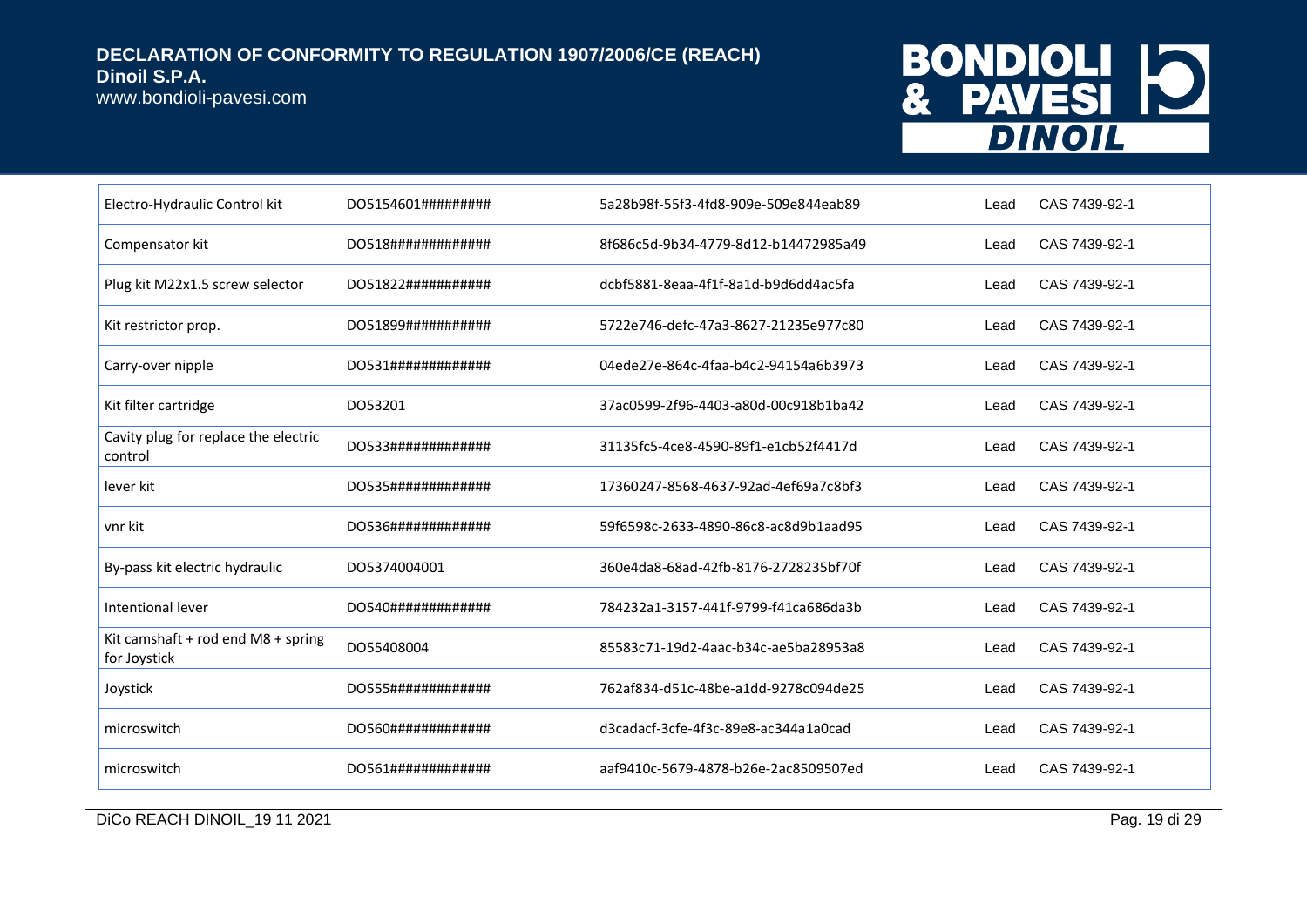www.bondioli-pavesi.com

## BONDIOLI 10 **DINOIL**

| Restrictor kit                              | DO563############# | afb41a77-2008-437a-b308-c6ce9fb9381e | Lead | CAS 7439-92-1 |
|---------------------------------------------|--------------------|--------------------------------------|------|---------------|
| Plate kit                                   | DO564############# | 046b3e65-e6a9-4d2d-8278-fabeb52a8537 | Lead | CAS 7439-92-1 |
| Lever holder kit                            | DO570############# | e5db5b02-d5cd-42c2-ad3a-e25bd1a12bf0 | Lead | CAS 7439-92-1 |
| Kit spool control cover with<br>microswitch | DO575370604        | 2d3b5942-2a2e-457a-bb7f-83ca3169837f | Lead | CAS 7439-92-1 |
| Spool control kit                           | DO580############# | f55adbf8-5f0c-4b78-bdba-6182836efaae | Lead | CAS 7439-92-1 |
| Bonden plug kit                             | DO587############# | 56e4a516-7c28-4a31-9003-c9c623dbf964 | Lead | CAS 7439-92-1 |
| Shuttle valve                               | DO587300001        | 6158042e-d427-4d5a-82db-cd77ba66ea71 | Lead | CAS 7439-92-1 |
| Plug kit 3 way compensator                  | DO587318########## | b2171586-7962-4e0b-863e-cd85d6da2cb6 | Lead | CAS 7439-92-1 |
| pce plug kit                                | DO587320002        | 3e61a2ec-397e-4e78-ac61-674d89be8c71 | Lead | CAS 7439-92-1 |
| Kit plug for PCE                            | DO587334002        | 1a1a95fd-f86f-4be4-8423-9b2d426a8b60 | Lead | CAS 7439-92-1 |
| Replacement vbd kit                         | DO587S34########## | 8230f28c-69e4-4c63-beea-bdbdb3d96fe0 | Lead | CAS 7439-92-1 |
| Plug kit                                    | DO587S34001        | 9f1385fd-cdec-48a6-b40f-5ca69dd4a6b7 | Lead | CAS 7439-92-1 |
| stroke limiter / actuator                   | DO588############# | 60ca8d7c-2e9f-437c-ac72-ff9d2527de0c | Lead | CAS 7439-92-1 |
| Kit compensator + restrictor                | DO5882############ | 2971c202-4fab-4cdb-9edc-9fe13716a473 | Lead | CAS 7439-92-1 |
| Kit compensator + restrictor                | DO5883############ | 359b6dc0-be72-4898-85ba-b8bbfc901e75 | Lead | CAS 7439-92-1 |

DICo REACH DINOIL\_19 11 2021 Pag. 20 di 29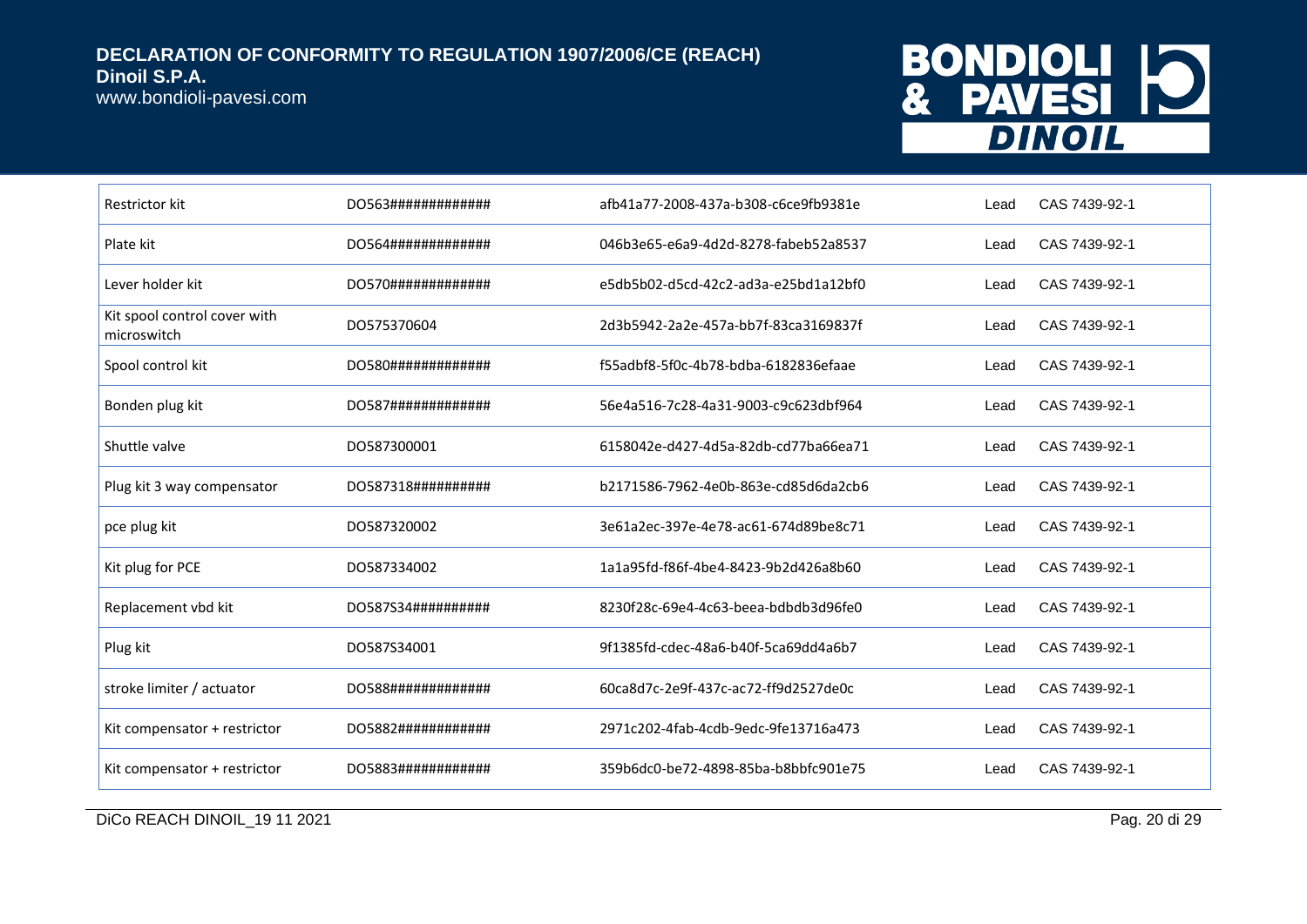www.bondioli-pavesi.com

## BONDIOLI 10 **DINOIL**

| Kit plug PCE080 M24x1.5                             | DO58868                | 11a539f8-331a-4046-901a-3a14dbb3a1ed | Lead | CAS 7439-92-1 |
|-----------------------------------------------------|------------------------|--------------------------------------|------|---------------|
| Kit plug                                            | DO588K############     | d9465634-4d02-464a-92ee-aaf9453287bf | Lead | CAS 7439-92-1 |
| stroke limiter / actuator                           | DO588KKKK#########     | 4ec3d9d3-f280-4afd-b935-59131134d56b | Lead | CAS 7439-92-1 |
| Kit nipple                                          | DO589##############    | 83f144e3-3d7e-4ff5-8f52-2b6e2e65cb1a | Lead | CAS 7439-92-1 |
| Check valve kit                                     | DO596#############     | 37969b4e-c8c9-4ef4-9eab-810bbdeaf82e | Lead | CAS 7439-92-1 |
| Over center kit                                     | DO596M20###########    | 6eab4b1b-db0b-4157-bfad-51a8eb0895a9 | Lead | CAS 7439-92-1 |
| <b>Regulation kit</b>                               | DO597R4###########     | 2897edc9-4466-4c86-8de8-30bb5119df01 | Lead | CAS 7439-92-1 |
| Kit electric proportional actuator                  | DO598#############     | 3c1b9f87-8d9f-48c4-b49b-abec3686e405 | Lead | CAS 7439-92-1 |
| Kit spare part (plate + screw +<br>sphere + spring) | DO59900010R            | 20cc7350-aa65-4c24-8405-6b3ca4081085 | Lead | CAS 7439-92-1 |
| Kit pneumatic control                               | $DOSXG$ ############## | 8679ffc5-3c7e-403d-8785-f5dcc93f9bb6 | Lead | CAS 7439-92-1 |
| Kit CEH                                             | $DO5XH$ ############## | 73eeaee1-6853-4448-b675-35044737dd98 | Lead | CAS 7439-92-1 |
| Kit cable drive with block for terv                 |                        | d7d23f68-018a-45dd-917a-fa6eae3cb8f6 | Lead | CAS 7439-92-1 |
| Double effect pneumatic spool<br>control            | DO5XG65402001          | b7a9efb5-cdb5-4172-a8ee-2b49ea2d9fa0 | Lead | CAS 7439-92-1 |
| Kit CEH                                             | $DOSXM$ ############## | fd648cee-035b-4731-8a25-912650a6e9ee | Lead | CAS 7439-92-1 |
| Sphere actuator                                     | DO5XB#############     | 6adc91e2-96a4-4889-a787-d45f4ab5d7b0 | Lead | CAS 7439-92-1 |

DICo REACH DINOIL\_19 11 2021 Pag. 21 di 29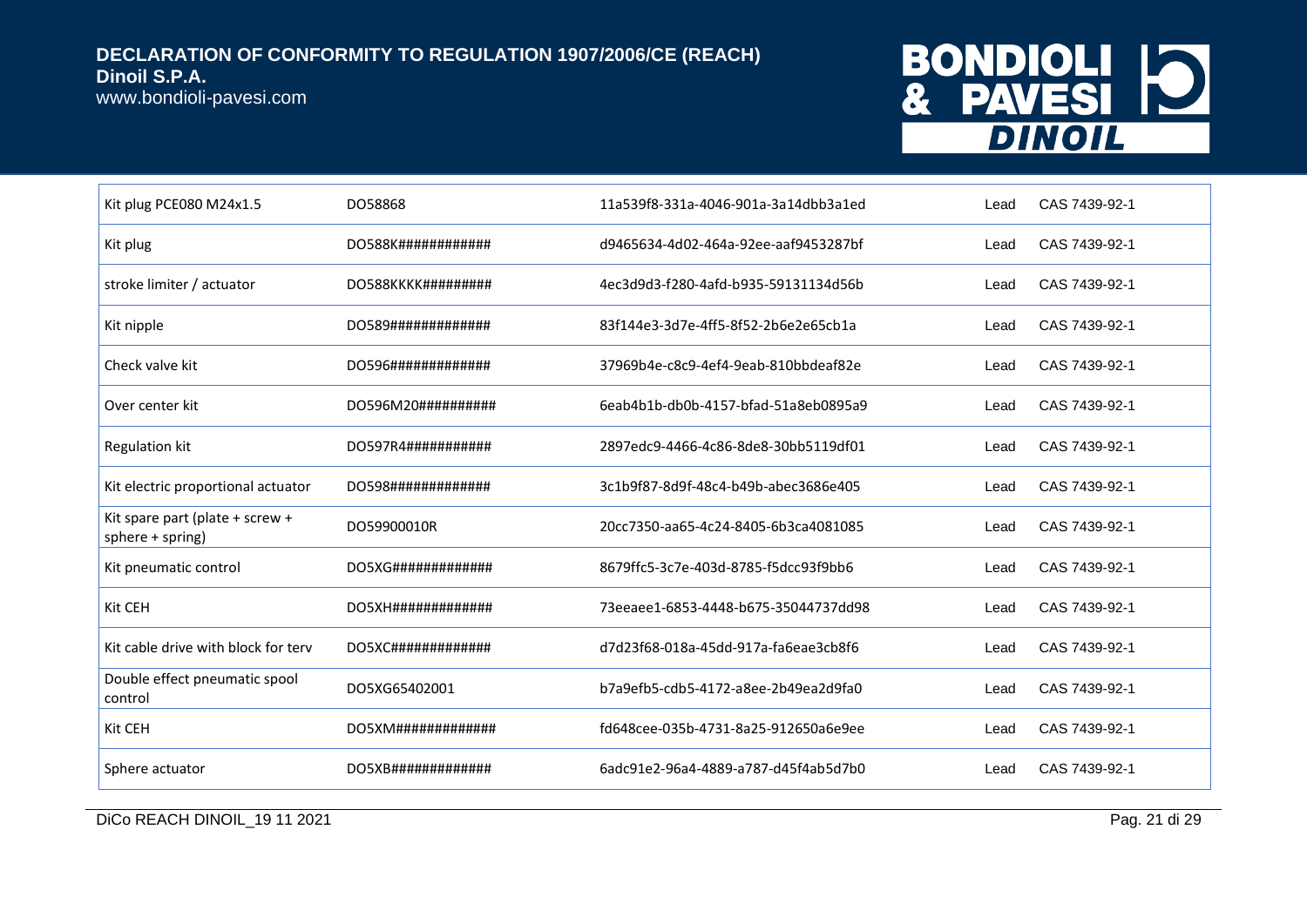www.bondioli-pavesi.com

# BONDIOLI 10<br>& PAVESI 10

| Sphere actuator       | DO5XA############# | a093cada-87c5-4acd-81cf-6fa8e3bd1cab | ∟ead | CAS 7439-92-1 |
|-----------------------|--------------------|--------------------------------------|------|---------------|
| kit on-off actuator   | DO77############## | 82f67883-ca80-4482-ad03-e53554272129 | ∟ead | CAS 7439-92-1 |
| Spool position sensor | DO73273299######## | e2d19784-8b98-49a9-bec6-bc390f55c373 | ∟ead | CAS 7439-92-1 |
| Pilot                 | DO770############# | 0db281f0-44cc-4090-91ee-dcc5f4383c9f | Lead | CAS 7439-92-1 |
| Kit TCF               | DO745############# | f8887e32-7981-4bc4-b40e-7a10480bb7ad | ∟ead | CAS 7439-92-1 |

| <b>VALVE</b>               |                                 |                                      |             |               |
|----------------------------|---------------------------------|--------------------------------------|-------------|---------------|
| <b>Article name</b>        | Item number                     | <b>SCIP number</b>                   | <b>SVHC</b> |               |
| Cartridge valve PCE        | DO5KPW# # # # # # # # # # # # # | e74b6bb9-0c59-4de1-9dd0-4c76498c051d | Lead        | CAS 7439-92-1 |
| Cartridge                  | DO5KD#############              | a8903f20-cd0e-4033-b9cf-148dd14ac0b5 | Lead        | CAS 7439-92-1 |
| Cartridge                  | $DO5KPA$ #####################  | 285ac29d-f018-447f-9faf-0d4ead641803 | Lead        | CAS 7439-92-1 |
| Cartridge valve PCE        | DO5KPY# # # # # # # # # # # # # | dd72a61b-89bb-416d-9325-98d2f97d8b61 | Lead        | CAS 7439-92-1 |
| Valve PSP10                | DO5KPM# # # # # # # # # # # # # | c1bc9c91-5d70-4a25-b329-8d735f186b75 | Lead        | CAS 7439-92-1 |
| Compensated bleeding valve | DO5KFG############              | ba346aa5-f508-4459-903b-fce84000900e | Lead        | CAS 7439-92-1 |
| Cartridge valve PCE        |                                 | 2f0bfd15-c7cb-49ae-bf9a-d0df1fad536c | Lead        | CAS 7439-92-1 |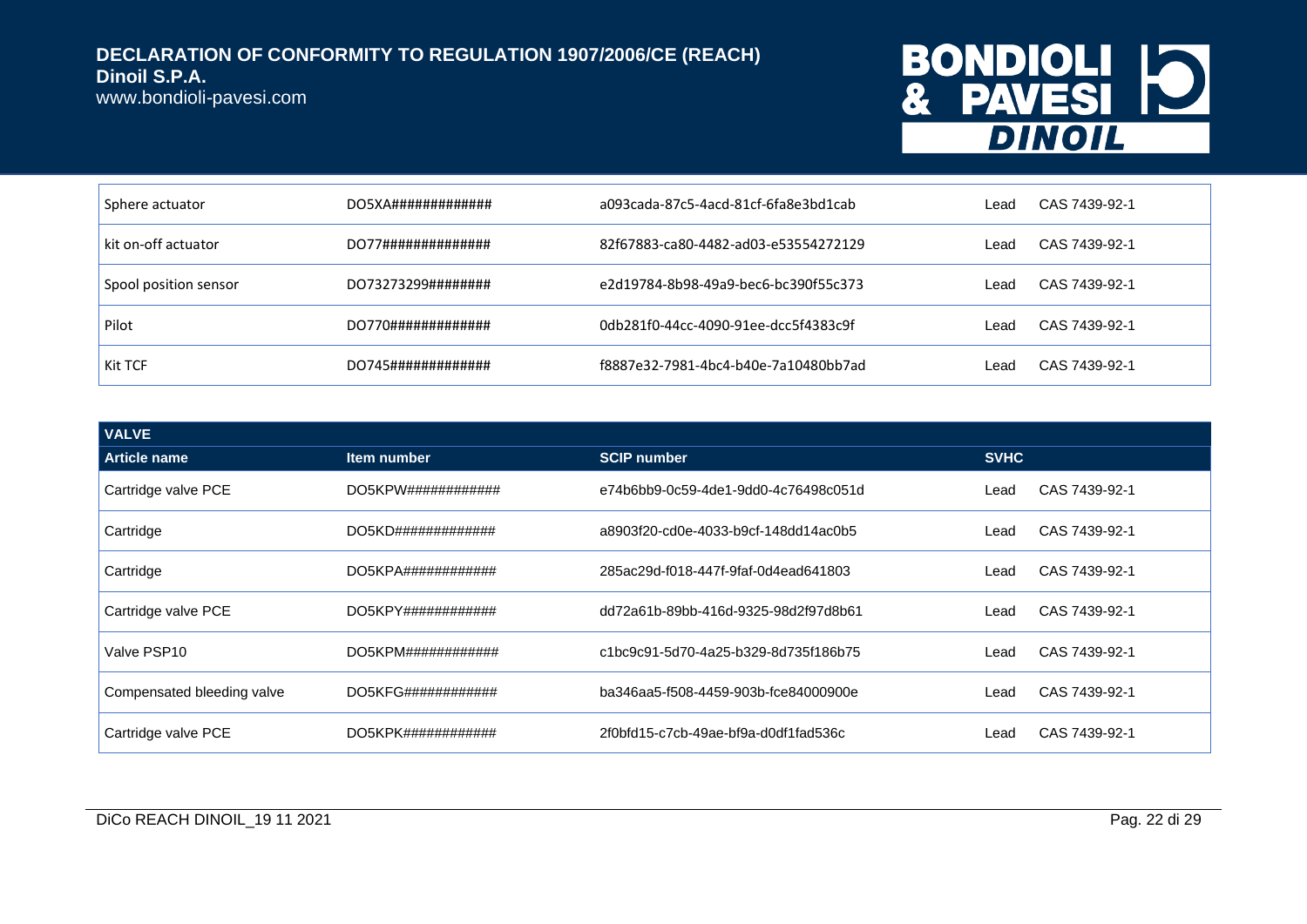www.bondioli-pavesi.com

## BONDIOLI 10 **DINOIL**

| Valve PCE           | DO5KPZ# # # # # # # # # # # # #    | 28720bac-f893-4211-9195-0b67ea098874 | Lead | CAS 7439-92-1 |
|---------------------|------------------------------------|--------------------------------------|------|---------------|
| Valve PCF           | DO5KPB############                 | 0ff466b0-00a5-4e45-873d-9ed46e1f9bc2 | Lead | CAS 7439-92-1 |
| Electro-valve SPA08 | DO5KS#############                 | ccec27c3-377c-42b7-a97f-2550b881c03f | Lead | CAS 7439-92-1 |
| Kit compensator RF1 | $DO5KLPRF$ ###########             | 5e7e82e7-3516-459a-9094-0729311890df | Lead | CAS 7439-92-1 |
| Valve PSS08         | DO5KPH# # # # # # # # # # # # #    | b751e9e3-4fc2-44ce-9d1c-6d11a15ef641 | Lead | CAS 7439-92-1 |
| Cartridge valve PCE | DO5KPX############                 | db73fcc1-1e69-4cee-bd31-2a5d097f1cd4 | Lead | CAS 7439-92-1 |
| Valve FCC10320      | DO5KFC############                 | 8a6acb3d-408b-4724-b56a-d8e85b3059a8 | Lead | CAS 7439-92-1 |
| Valve FSC10430      | DO5KFE############                 | d42a03bc-e999-491b-a66f-aefab6114759 | Lead | CAS 7439-92-1 |
| Valve FCM           | $DO5KFA # # # # # # # # # # # # *$ | 33d45bd0-7425-4a31-a152-5e616829f057 | Lead | CAS 7439-92-1 |
| Cartridge PSU       | DO5KPL# # # # # # # # # # # # #    | eaa463e3-f1cd-430d-a671-90086325018f | Lead | CAS 7439-92-1 |
| Cartridge PRD       | DO5KPD############                 | 936cb839-531b-4da4-87db-c538cd2076fc | Lead | CAS 7439-92-1 |
| Valve FSC10320      | DO5KFB############                 | f8cb8132-b9aa-43f2-a862-f84c91fa3a12 | Lead | CAS 7439-92-1 |
| Valve FCU08220      | DO5KFD############                 | eb0cf707-fdde-4893-afde-40f477b982ab | Lead | CAS 7439-92-1 |
| Relief valve        |                                    | 2457480c-d0e2-43e4-9a9d-35cafcbfdc6a | Lead | CAS 7439-92-1 |
| Check valve         | DOWBH##############                | 290561e1-c3fc-4dfc-b020-b13f4ae72b26 | Lead | CAS 7439-92-1 |

DICo REACH DINOIL\_19 11 2021 Pag. 23 di 29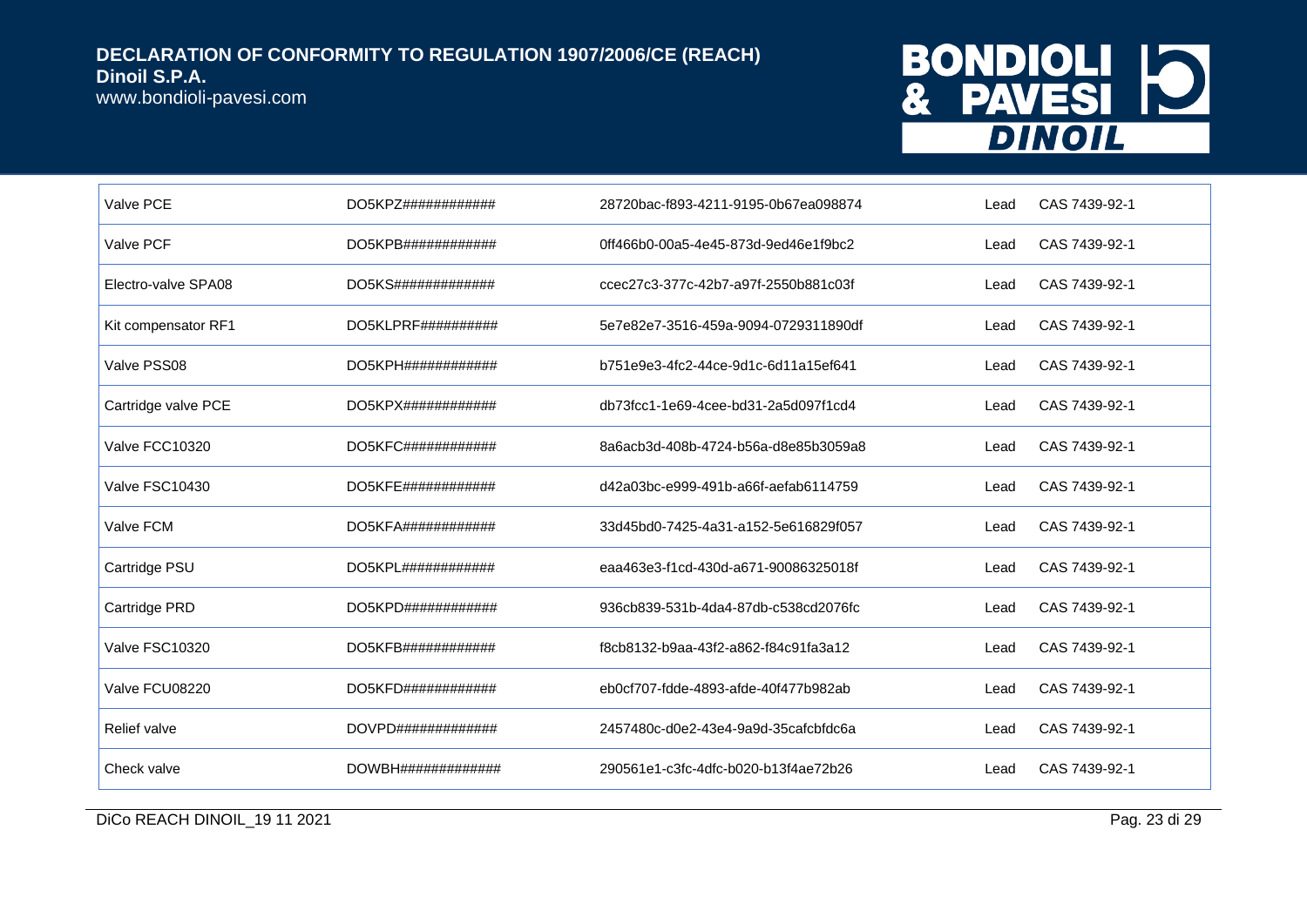www.bondioli-pavesi.com

## BONDIOLI 10 **DINOIL**

| Differential cartridge 180 BAR                 | DOWMFC06R018001              | 49c26421-b34c-4abf-9011-bbbbc9ef2a4a | Lead | CAS 7439-92-1 |
|------------------------------------------------|------------------------------|--------------------------------------|------|---------------|
| Solenoid directional valve WS08                | DO7KSGH###########           | 3d26417f-f100-4b2d-9af4-da16ae3bc2a8 | Lead | CAS 7439-92-1 |
| Electric valve FP-22-PD                        | DO7KSGFP##########           | 6e212170-263b-47a4-8fd7-5e1559254494 | Lead | CAS 7439-92-1 |
| Valve (SPA) - (SPC) - (SCC) - (SCA)<br>- (SCC) | DO7KSBAA##########           | f441949c-6ef8-45ec-92ca-4b454b53e716 | Lead | CAS 7439-92-1 |
| 3/2 solenoid directional valve                 | DO7KSDHD##########           | e48bdb79-9f73-48cd-930e-5ffadc028e76 | Lead | CAS 7439-92-1 |
| <b>Relief valve PCDA</b>                       | $DOWLP$ ##############       | 944fa40a-b149-430e-92ee-bde4a3ef0c02 | Lead | CAS 7439-92-1 |
| Valve VPP                                      | $DOWPP$ ##############       | 29d69969-35ee-4bd9-a6e9-47953774ce0c | Lead | CAS 7439-92-1 |
| Unidirectional valve                           | $DOVUS\#4\#4\#4\#4\#4\#4\#4$ | 23fa0c5f-11a5-4c35-b15c-3b9d9c1272f6 | Lead | CAS 7439-92-1 |
| Relief valve DNC65-DN85                        | DOWLDC06G025001              | 33f33da4-d4a0-4d67-8d41-a8fbd8351375 | Lead | CAS 7439-92-1 |
| Cartridge SV08 - SV12 - SV16                   | $DO7KSBHY$ ##########        | 3786a813-fab9-4edc-a5f6-a24edba9fa54 | Lead | CAS 7439-92-1 |
| 2 way valve TT-S2A-00                          | DO7KSBTN000100001            | 4ae41798-109b-4d01-a90b-e1f0686750ac | Lead | CAS 7439-92-1 |
| Over-center valve                              | $DOVFC$ ##############       | cb9d9ecd-ed77-4018-812b-02ee48f41ec9 | Lead | CAS 7439-92-1 |
| Pressure reducing/relieving DR08               | DO7KPEHD##########           | 0ba6cef1-5044-442e-a2f9-a8e8ed949717 | Lead | CAS 7439-92-1 |
| Over center valve                              | DO7K0CFP##########           | 6c55960c-99f4-460b-9681-6b710eeab265 | Lead | CAS 7439-92-1 |
| Electro valve EE PRB                           | $DO7KPCTN$ ###########       | 6e4720cb-5e9d-4cec-8bd8-09b712556e21 | Lead | CAS 7439-92-1 |

DICo REACH DINOIL\_19 11 2021 Pag. 24 di 29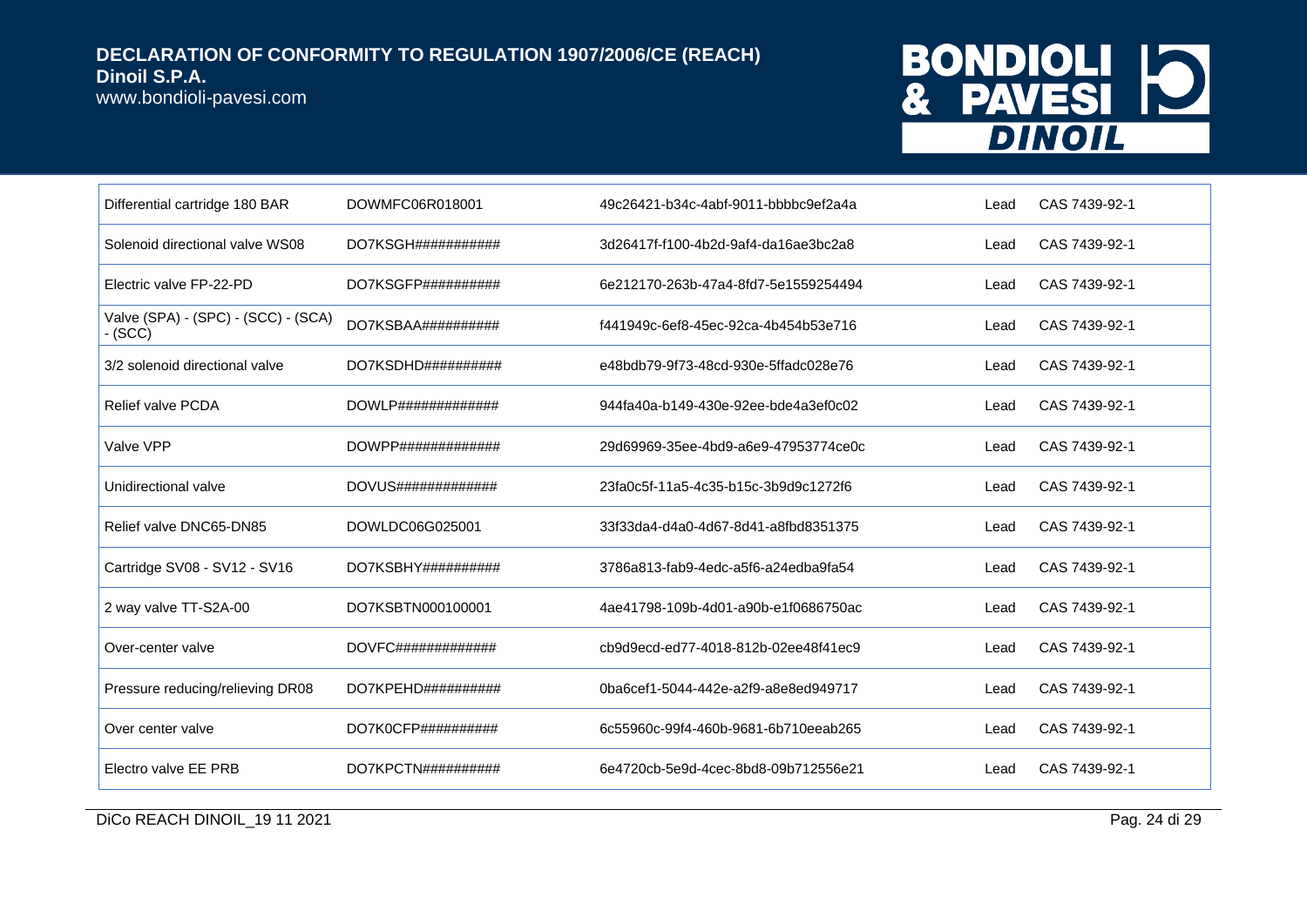www.bondioli-pavesi.com

## BONDIOLI 10 **DINOIL**

| Electro proportional valve        | $DO7KRFTN$ ###########        | 70cf8d8e-7611-4303-b80a-e449be0ebeaa | Lead | CAS 7439-92-1 |
|-----------------------------------|-------------------------------|--------------------------------------|------|---------------|
| Electric valve SV12-21P-0-N       | $DO7KPLHY$ ##########         | 135fc507-ebb9-4d21-a9f2-683ac2a1dab9 | Lead | CAS 7439-92-1 |
| Pressure relief valve PDB08P      | DO7KPDHD000060001             | 9ad102fb-2919-418c-ad28-57095ab8b358 | Lead | CAS 7439-92-1 |
| Priority unloading pilot operated | DO7KPG0C080030001             | 66f3866e-3cf3-47fd-802e-1824c33256b2 | Lead | CAS 7439-92-1 |
| Flow regulator valve              | DOVRF##############           | 5511cf0e-203f-4c36-9e71-59c9fcc38234 | Lead | CAS 7439-92-1 |
| Valve FX61914C01                  | DO7KDBFP000001                | 1c73d0c1-0b02-42a1-a9e7-4ec099ccda3c | Lead | CAS 7439-92-1 |
| Check valve 7/8"14UNF             | DO7KDAHY000060001             | 14005372-a123-4e55-9fe4-7e2fb9fedfc8 | Lead | CAS 7439-92-1 |
| Relief valve                      | $DOWPC\#$ ############        | 57be1409-456b-4ec4-86c2-30e59961406f | Lead | CAS 7439-92-1 |
| Pressure reducing valve           | $DOWRP$ ##############        | 002025b2-e183-43df-bee9-8a09a899b77e | Lead | CAS 7439-92-1 |
| <b>VNR</b>                        | $DOVNR$ ##############        | 99946ee8-1a42-434a-9e54-28bcd1691ef6 | Lead | CAS 7439-92-1 |
| manual flow regulator             | $DOWSR$ ##################### | 9ad45880-d4bc-49be-be0a-2b236fde2715 | Lead | CAS 7439-92-1 |
| Check valve block                 | $DOVBHDE$ ############        | 09a57825-1c22-4544-a2d8-4e80b4bd563b | Lead | CAS 7439-92-1 |
| Valve for DN                      | DOVBHLPM20170                 | 28034150-99aa-432c-bcec-d9e06193f517 | Lead | CAS 7439-92-1 |
| VLB (150 BAR) relief valve 3/8"G  | DOVBHLP038060SE               | b75eba85-0a46-4290-a812-b499679a8a40 | Lead | CAS 7439-92-1 |
| Flow limiter valve                | $DOVLP$ ##############        | f1b7acbf-266c-4d2b-a969-a7fb63721d53 | Lead | CAS 7439-92-1 |

DICo REACH DINOIL\_19 11 2021 Pag. 25 di 29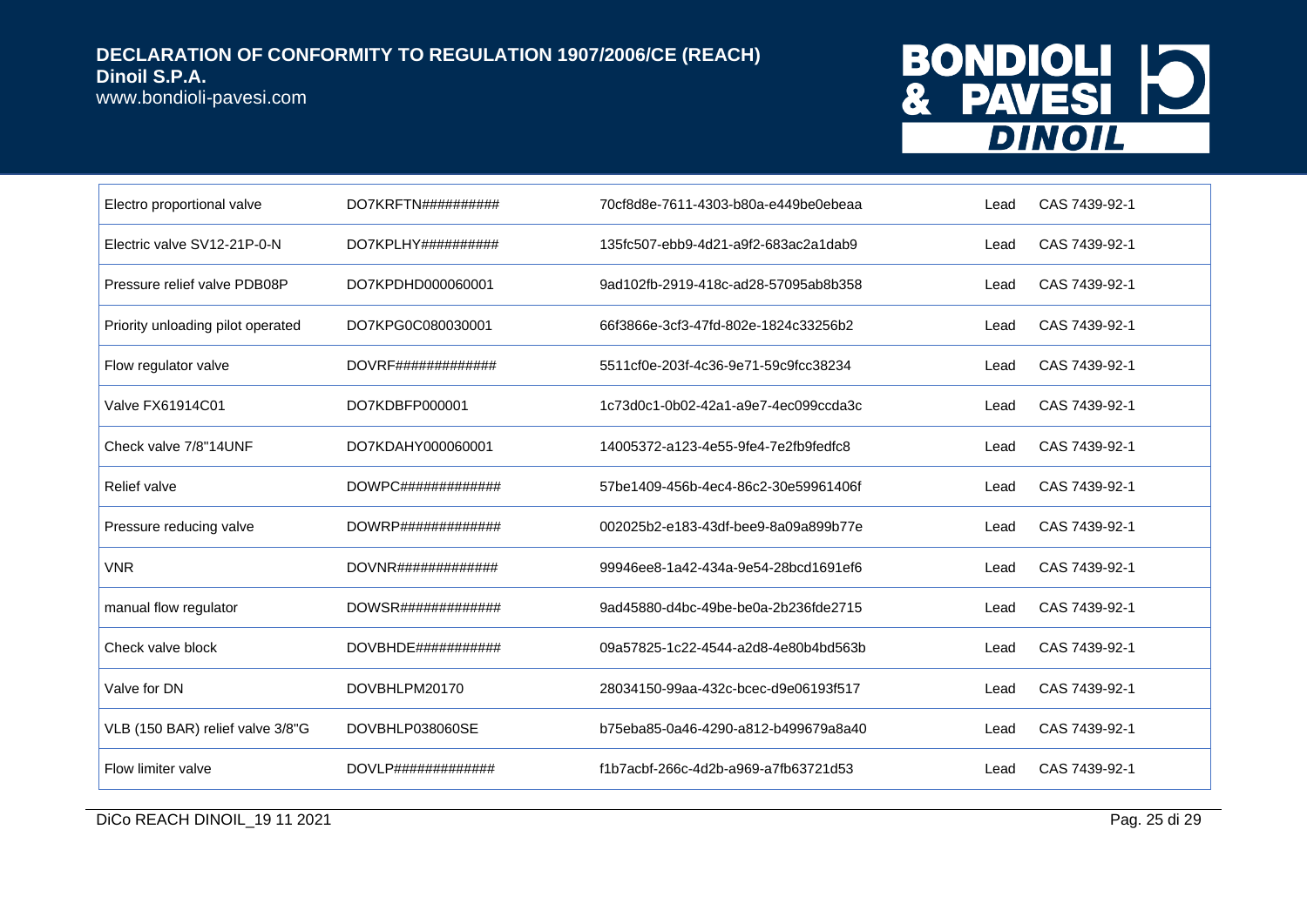www.bondioli-pavesi.com

## BONDIOLI 10 **DINOIL**

| Relief valve                       | $DOWPD\#4\#4\#4\#4\#4\#4\#4$    | 75c65e8a-025b-47e6-9f6f-d1d4aa5e107e | Lead | CAS 7439-92-1 |
|------------------------------------|---------------------------------|--------------------------------------|------|---------------|
| Check valve                        | $DOWUS\#4\#4\#4\#4\#4\#4\#4\#4$ | cb42d1b1-90e0-49e6-9cb6-23bf8d6b43c0 | Lead | CAS 7439-92-1 |
| Cross relief valve VCRB1           | DOVPDPP012########              | f2fbbd41-a821-4028-ba75-c606a0fb9f7c | Lead | CAS 7439-92-1 |
| Compensated bleeding valve         | $DOWFC\#4\#4\#4\#4\#4\#4\#4\#4$ | 78106876-3525-4fe8-a840-b91e6725c7d9 | Lead | CAS 7439-92-1 |
| In line relief valve               |                                 | d25fe58f-1b1f-4dca-9781-58b67f3b3127 | Lead | CAS 7439-92-1 |
| Check valve                        | DOVBH##############             | 68920754-f40e-4fa1-8967-b2bee6a970a6 | Lead | CAS 7439-92-1 |
| Solenoid valve                     | DO74005CE6NC12                  | 6f692569-2a6c-4e46-ac5e-9b6979d30a72 | Lead | CAS 7439-92-1 |
| Cartridge valve TS10               | $DO7KPAHY$ ##########           | 3dd1e9d5-93fb-4683-9045-059730e445f1 | Lead | CAS 7439-92-1 |
| <b>Proportional Cartridge</b>      | $DO7KRFHY$ ###########          | ab861cd3-f29b-4c3f-afc7-dff0306e727d | Lead | CAS 7439-92-1 |
| Electric valve 3 way               | DO7KSD5TKKK#######              | 4b6badcc-da83-46e5-bc09-af3dfd22fd22 | Lead | CAS 7439-92-1 |
| Valve SP12                         | DO7KSPHY##########              | 6d6461ad-da38-4967-9505-2566f2710f8d | Lead | CAS 7439-92-1 |
| Valve electro-proporz. TS38 - TS08 | $DO7KPEHY$ ##########           | a37dfd50-e01f-423c-84ae-24440675c236 | Lead | CAS 7439-92-1 |
| Electric valve FP-22-CS            | DO7KSCF###########              | a2b00c5a-5c0a-4ca4-af94-78617a2a7bc0 | Lead | CAS 7439-92-1 |
| Flow regulator valve               | DOVRF###############            | 5511cf0e-203f-4c36-9e71-59c9fcc38234 | Lead | CAS 7439-92-1 |
| electric valve 2 way               | $DOSKS$ ##############          | 5c59d68c-d3af-4feb-9fce-080c46248790 | Lead | CAS 7439-92-1 |

DICo REACH DINOIL\_19 11 2021 Pag. 26 di 29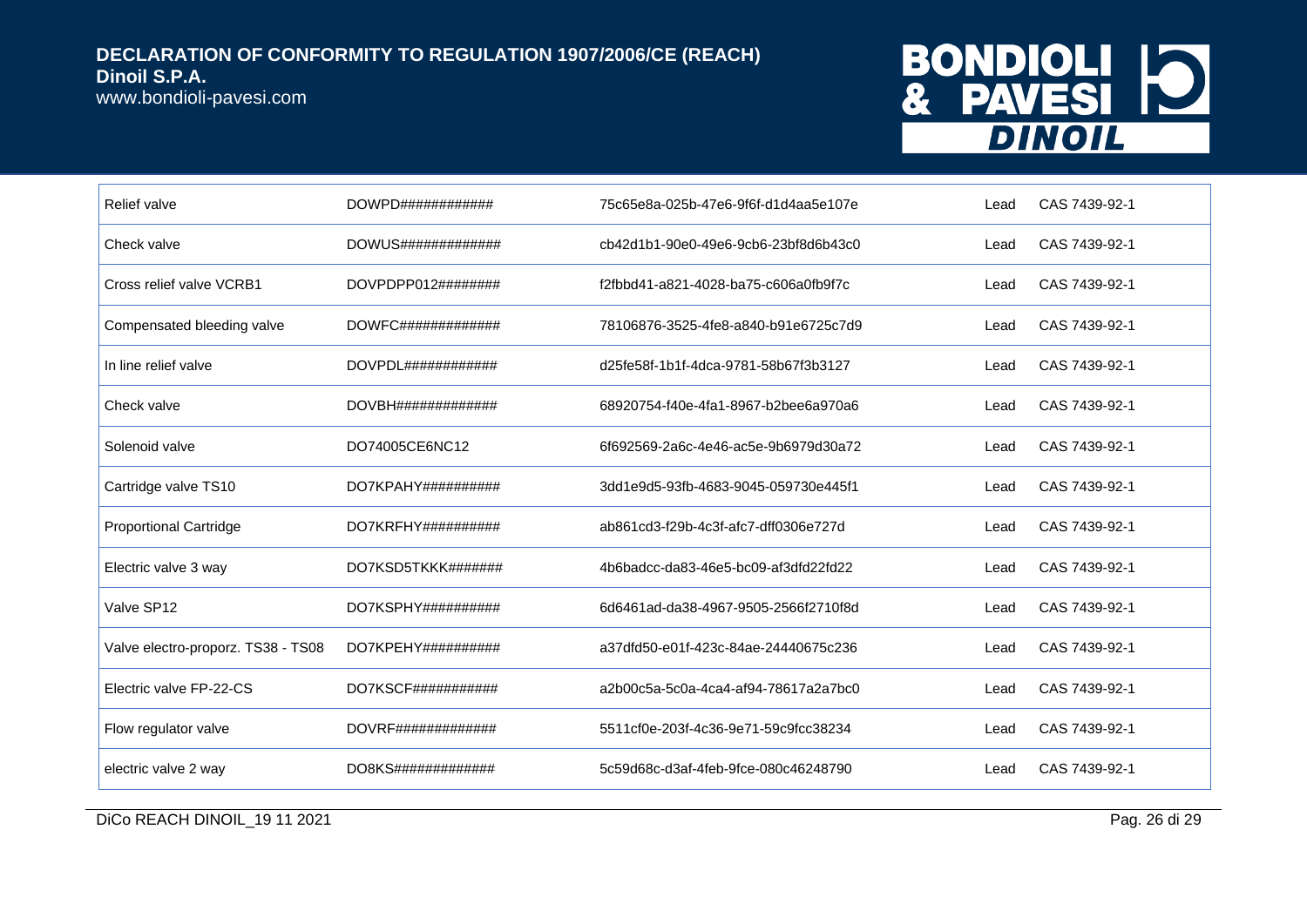www.bondioli-pavesi.com

## BONDIOLI 10 **DINOIL**

| electric valve 2 way           | $DO8KA$ ############## | 1679a5d9-6b27-46c6-9391-2d6d73264fb6 | Lead | CAS 7439-92-1 |
|--------------------------------|------------------------|--------------------------------------|------|---------------|
| <b>VRF02CS Flow restrictor</b> | DOVSR00S3401           | 7bc890bf-6be7-4c8a-820f-c04f27874782 | Lead | CAS 7439-92-1 |
| MDT RF                         | DOVCRF002              | a3c100e9-4c99-4def-aa72-dc43a4e7ed7a | Lead | CAS 7439-92-1 |
| Flow divider                   | DOVFC023-4075LHC       | e99655f8-4cd5-4fd6-9b07-208f52fccf96 | Lead | CAS 7439-92-1 |
| Flow divider                   | DOVFC161/2050LHC       | 41e5d52a-80a5-4d69-9da0-f3b31297ed31 | Lead | CAS 7439-92-1 |
| Simple effect check valve      | DOVBHSES34003          | 20f8e544-06e6-483c-b916-e71d4a2a7662 | Lead | CAS 7439-92-1 |
| pressure reducing valve        | DOVXH##############    | 44c25c2f-244b-4b06-8c58-4f8c07b44249 | Lead | CAS 7439-92-1 |

| <b>INTEGRATED SYSTEM</b>     |                               |                                      |                       |  |  |
|------------------------------|-------------------------------|--------------------------------------|-----------------------|--|--|
| Article name                 | Item number                   | <b>SCIP number</b>                   | <b>SVHC</b>           |  |  |
| Flanged block                | DO6KWUSG12000002              | 003f8641-1c91-4ace-9ce8-0acc3ad34594 | CAS 7439-92-1<br>Lead |  |  |
| Integrated system            | DO6KSB8G# # # # # # # # # # # | 495e44fa-1a62-4d7d-9af8-6d3e8e7ea63c | CAS 7439-92-1<br>Lead |  |  |
| Hydraulic clutch valve block | DO6K999S910000003             | 20bd7fa8-c0cc-494a-95fc-0a0de8e3d5b4 | CAS 7439-92-1<br>Lead |  |  |
| S.I. block+PRD 10323+wus     | DO6K05040M160001              | 8a51dcdf-4fa6-42d4-8de9-9147f28be339 | CAS 7439-92-1<br>Lead |  |  |
| Rotary feedthrough           | DO6K00000M14######            | f31b895c-5207-4fda-9331-80a80af5d4eb | CAS 7439-92-1<br>_ead |  |  |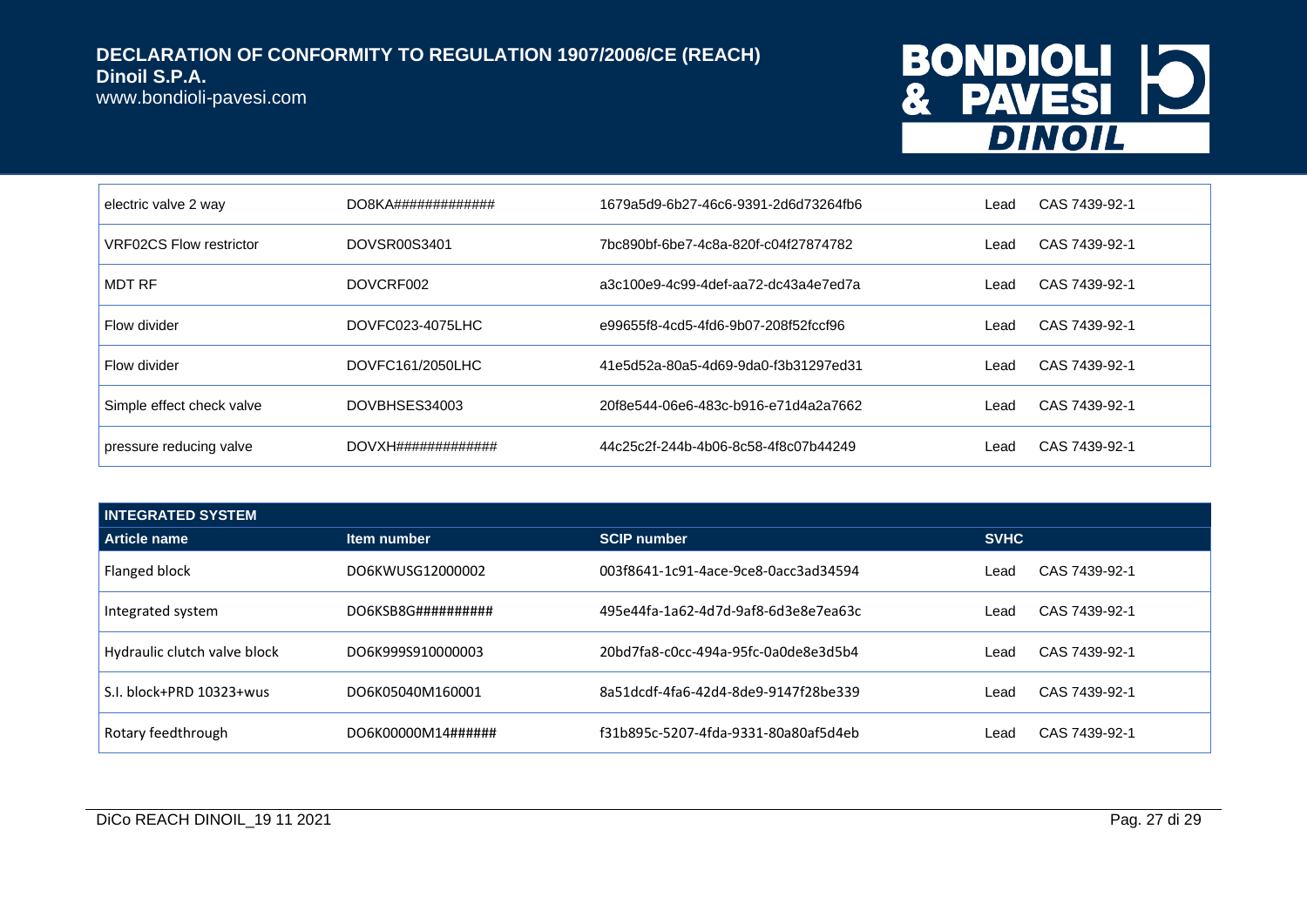www.bondioli-pavesi.com

## BONDIOLI 10 **DINOIL**

| Manifold n°6 cavity          | DO6K06015G000001    | 03d409ef-ea18-4c64-af23-989a935023b7 | Lead | CAS 7439-92-1 |
|------------------------------|---------------------|--------------------------------------|------|---------------|
| Integrated system VPDB1      |                     | abcf7a55-cbca-4c5f-8526-f28b0183a225 | Lead | CAS 7439-92-1 |
| Relief valve crossover ports | DO6KPCB130S34C001   | c890c84f-cabb-4cf4-b1c7-15fb9f899e47 | Lead | CAS 7439-92-1 |
| N°4 cavity manifold          | DO6K04############# | 74e226db-6af4-4fdf-8869-14160b5cd580 | Lead | CAS 7439-92-1 |
| <b>Block</b>                 | DO6K030############ | 440a5a9e-0d12-41db-b879-66c95ca10c91 | Lead | CAS 7439-92-1 |
| Hitch control valve          | DO6K03100#########  | 435fcb53-2347-49cb-99f0-b95a4e29e75f | Lead | CAS 7439-92-1 |
| Integrated system block      | DO6KSB8G140000002   | 8db0dcc0-adf5-4ccd-af51-d454d3aedb67 | Lead | CAS 7439-92-1 |
| Hydraulic reversing valve    | DO6K999###########  | 90a80907-7d4e-4594-b5ba-9238913db955 | Lead | CAS 7439-92-1 |
| <b>Block</b>                 | DO6K010############ | 3d935bdc-e67b-4fc8-9074-ac159b83f41e | Lead | CAS 7439-92-1 |
| <b>Block</b>                 | DO6K040###########  | 1bc1196d-96b2-4da4-b223-28a5a14b0d82 | Lead | CAS 7439-92-1 |
| <b>Valve FRF</b>             |                     | 35168fbc-0268-4896-8d83-da6b897a9216 | Lead | CAS 7439-92-1 |
| Limit switch valve           | DO6KFS############  | 896ff8e9-0e0a-49e9-a365-cc7ab32016a4 | Lead | CAS 7439-92-1 |
| N°9 cavity manifold          | DO6K09############  | cc096fa8-6e73-481f-9ff4-772fcc76c36f | Lead | CAS 7439-92-1 |
| N°7 cavity integrated system | DO6K07040G000004    | 735ed5da-5ec7-414a-b5ed-3648ef8fad0e | Lead | CAS 7439-92-1 |
| N°3 cavity manifold          | DO6K03############  | 0319e78c-fefe-41c8-ae53-9e11bd162bd2 | Lead | CAS 7439-92-1 |

DICo REACH DINOIL\_19 11 2021 Pag. 28 di 29